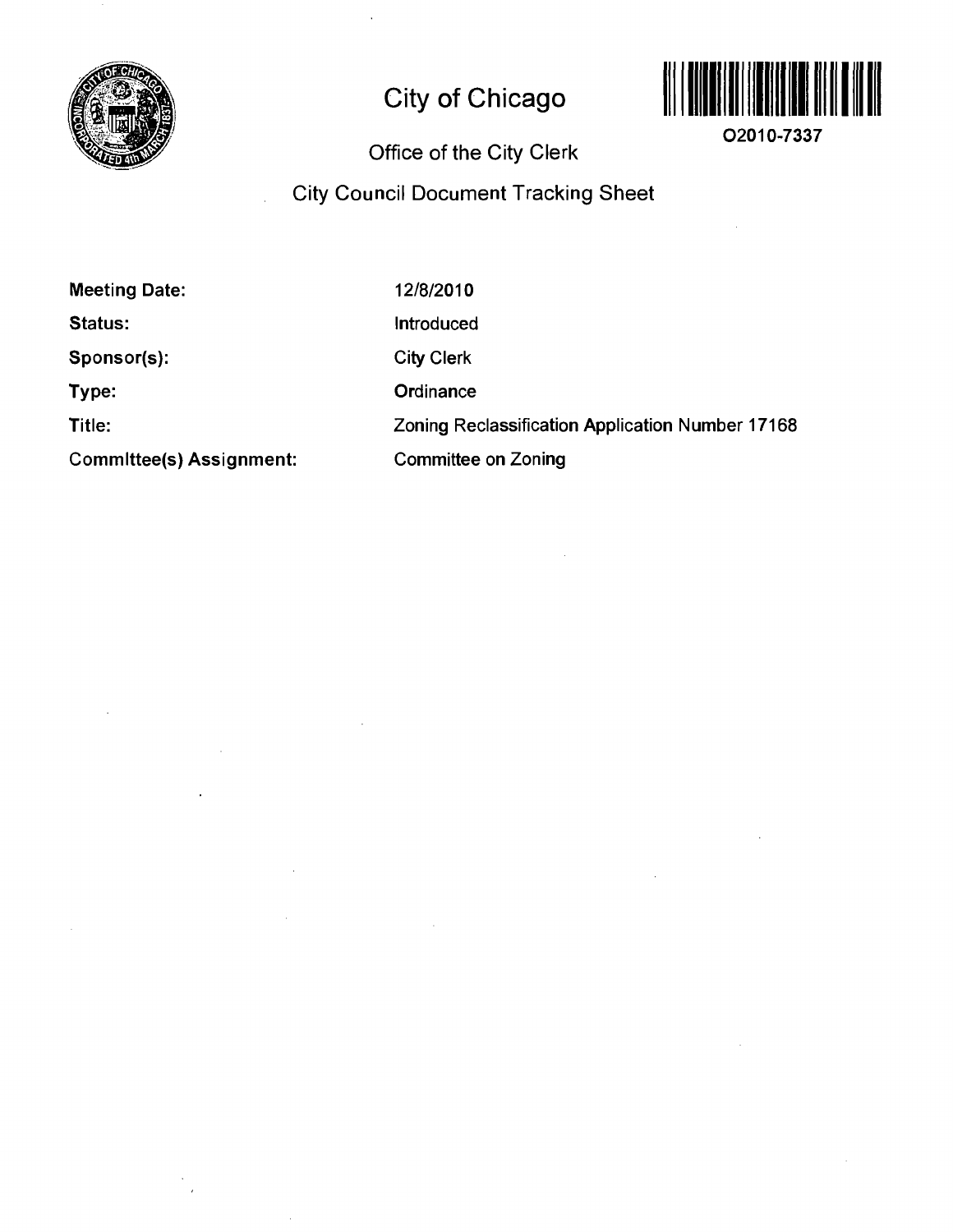$# 17168$ <br>
CITY OF CHICAGO  $12-810$ 

 $\bar{\bf{r}}$ 

 $\bar{\mathcal{A}}$ 

# APPLICATION FOR AN AMENDMENT TO THE CHICAGO ZONING ORDINANCE

|          | ADDRESS of the property Applicant is seeking to rezone:                                                                                                                                                                                                                                  |  |
|----------|------------------------------------------------------------------------------------------------------------------------------------------------------------------------------------------------------------------------------------------------------------------------------------------|--|
|          | 1931 S. Canalport Avenue, Chicago, IL 60608                                                                                                                                                                                                                                              |  |
|          | Ward Number that property is located in: 25                                                                                                                                                                                                                                              |  |
|          | APPLICANT Marc Chocol expressions and the March Chocol                                                                                                                                                                                                                                   |  |
|          | ADDRESS 1658 N. Milwaukee Avenue                                                                                                                                                                                                                                                         |  |
|          | CITY chicago STATE IL ZIP CODE 60647                                                                                                                                                                                                                                                     |  |
|          | PHONE 312-916-4967 CONTACT PERSON Marc Chocol                                                                                                                                                                                                                                            |  |
|          | Is the applicant the owner of the property? YES_x_______________________________<br>NO<br>If the applicant is not the owner of the property, please provide the following information<br>regarding the owner and attach written authorization from the owner allowing the application to |  |
| proceed. |                                                                                                                                                                                                                                                                                          |  |
|          |                                                                                                                                                                                                                                                                                          |  |
|          | OWNER<br>ADDRESS                                                                                                                                                                                                                                                                         |  |
|          | CITY STATE ZIP CODE                                                                                                                                                                                                                                                                      |  |
|          | PHONE CONTACT PERSON                                                                                                                                                                                                                                                                     |  |
|          | If the Applicant/Owner of the property has obtained a lawyer as their representative for the<br>rezoning, please provide the following information:                                                                                                                                      |  |
|          | ATTORNEY                                                                                                                                                                                                                                                                                 |  |
|          | ADDRESS CITY CITY                                                                                                                                                                                                                                                                        |  |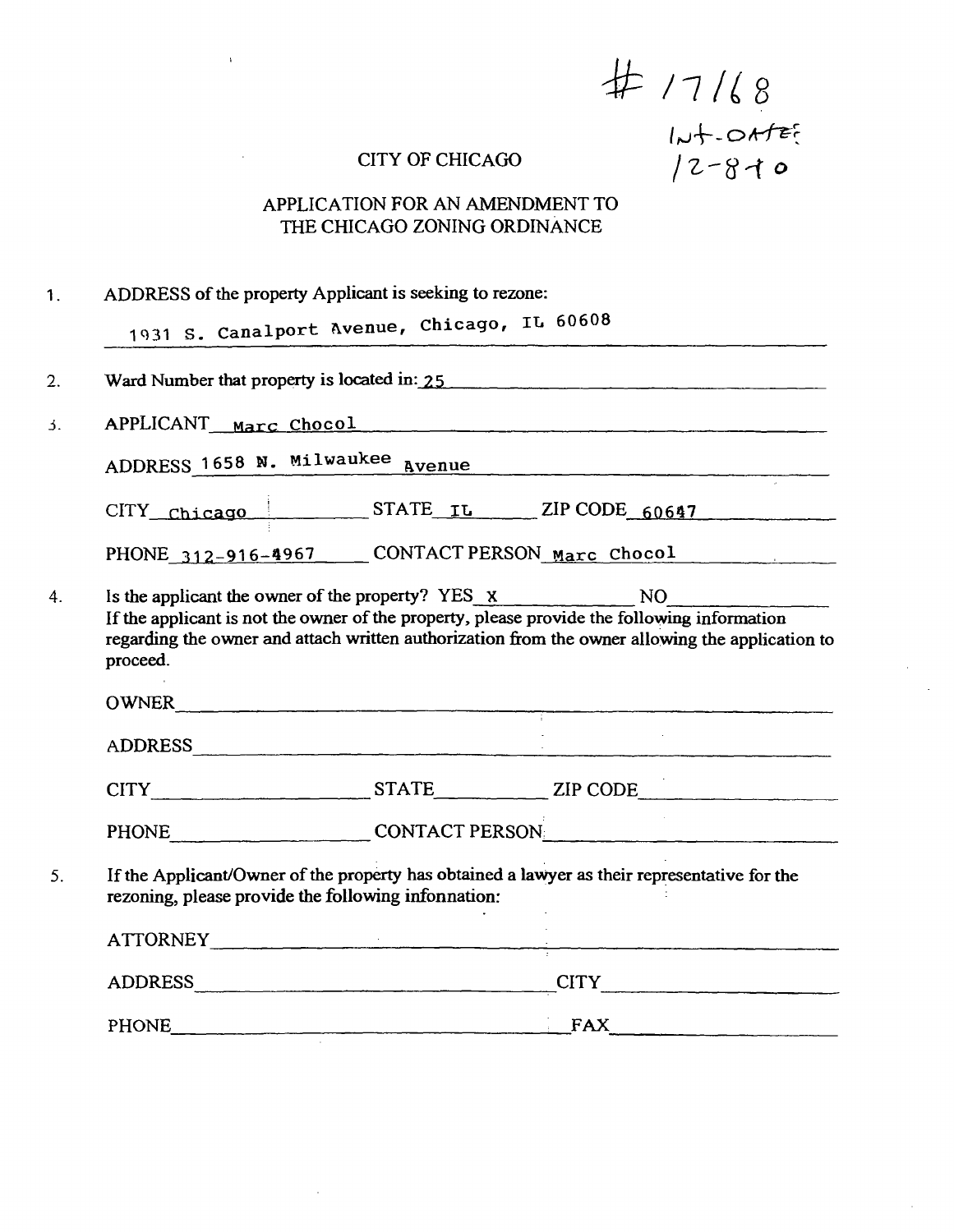#### **ORDINANCE**

#### BE IT ORDAINED BY THE CITY COUNCIL OF THE CITY OF CHICAGO:

 $\mathcal{L}^{\wedge}$ 

SECTION 1. Title 17 of the Municipal Code of Chicago, the Chicago Zoning Ordinance, is hereby amended by changing all of the CI-2 Neighborhood Commerical District symbols and indications as shown on Map No. 4-F in the area bounded by

> South Canalport Avenue; South Desplaines Street; a line 92.37 feet south of the southeast boundary line of South Canalport Avenue (as measured along the west boundary line of South Desplaines Street and perpendicular to South Desplaines Street); a line 19.20 feet west of and parallel to South Desplaines Street.

to those of an RT4 Residential Two-Flat, Townhouse and Multi Unit District.

SECTION 2. This ordinance takes effect after its passage and approval.

 $\bar{z}$ 

 $\mathcal{L}$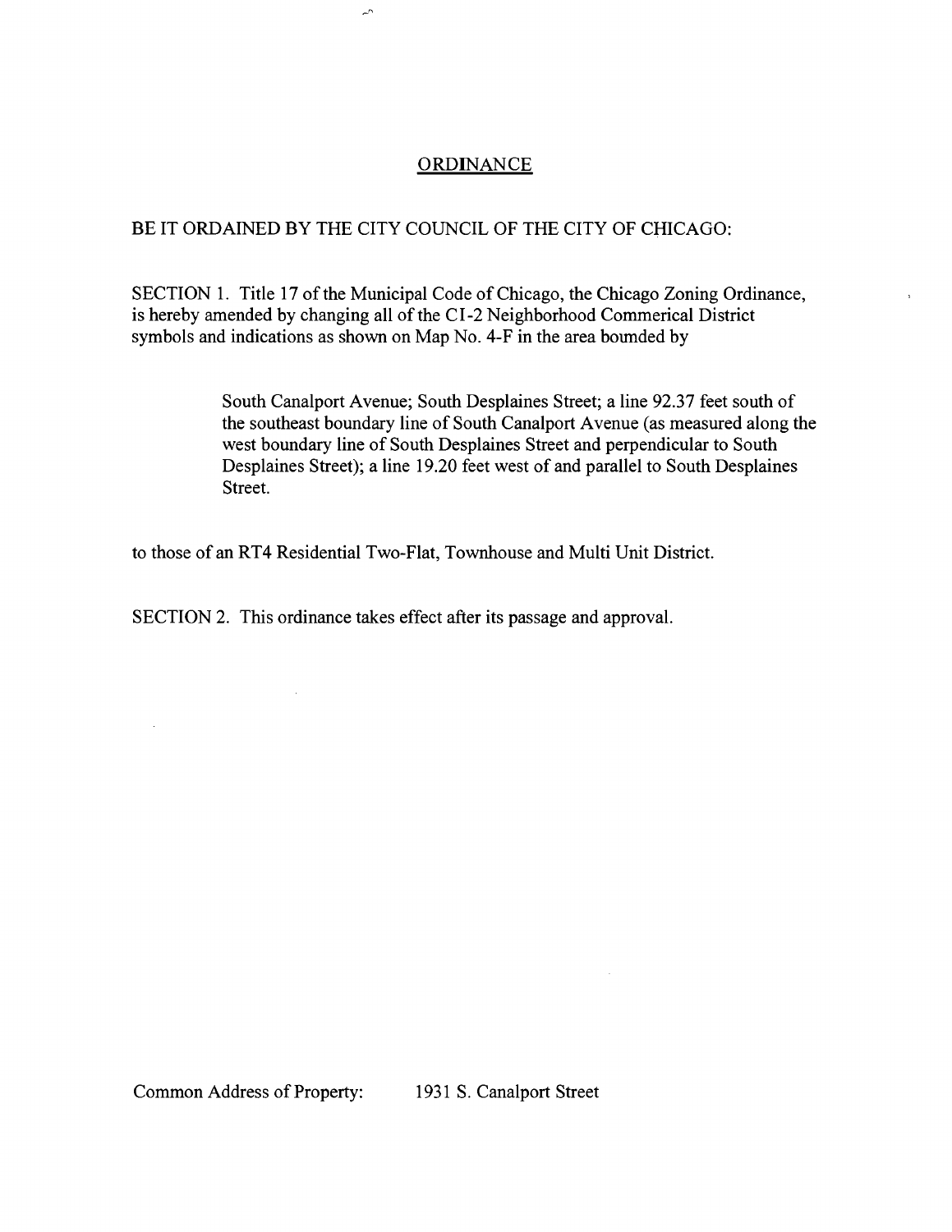| NA                                                                                                                                                                                                                                          |
|---------------------------------------------------------------------------------------------------------------------------------------------------------------------------------------------------------------------------------------------|
| <u>.</u><br>1. marca – Jacques Lander, fransk politiker og den er og det større en den en deligtere i større for de større                                                                                                                  |
|                                                                                                                                                                                                                                             |
|                                                                                                                                                                                                                                             |
|                                                                                                                                                                                                                                             |
| 1999<br>On what date did the owner acquire legal title to the subject property? December                                                                                                                                                    |
| Has the present owner previously rezoned this property? If yes, when?                                                                                                                                                                       |
| $N0$ and $N0$ and $N1$ and $N2$ and $N3$ and $N4$ and $N5$ and $N6$ and $N7$ and $N7$ and $N8$ and $N7$ and $N8$ and $N9$ and $N9$                                                                                                          |
|                                                                                                                                                                                                                                             |
| Present Zoning District $Ct - 2$ Proposed Zoning District RT4<br>Lot size in square feet (or dimensions) $1.981.63$ sq ft                                                                                                                   |
|                                                                                                                                                                                                                                             |
| Current Use of the property Existing two story building with commercial<br>space at the ground level and residential dwelling unit at                                                                                                       |
| Reason for rezoning the property second level.                                                                                                                                                                                              |
| To expand second level dwelling unit into first floor commercial                                                                                                                                                                            |
| Space to establish a residential single family home.                                                                                                                                                                                        |
| Describe the proposed use of the property after the rezoning. Indicate the number of dwelling<br>units; number of parking spaces; approximate square footage of any commercial space; and<br>height of the proposed building. (BE SPECIFIC) |
| Detached single family home with no offstreet parking. Bnilding h                                                                                                                                                                           |
| height will remain the same.                                                                                                                                                                                                                |

14. On May 14<sup>th</sup>, 2007, the Chicago City Council passed the Affordable Reqmirements Ordinance (ARO) that requires on-site affordable housing units or a financial contribution if residential housing projects receive a zoning change under certain circumstances. Based on the lot size of the project in question and the proposed zoning classification, is ttus project subject to the Affordable Requirements Ordinance? (See Fact Sheet for more information)

 $YES$  NO  $X$ 

 $\pm$ 

 $\frac{1}{2}$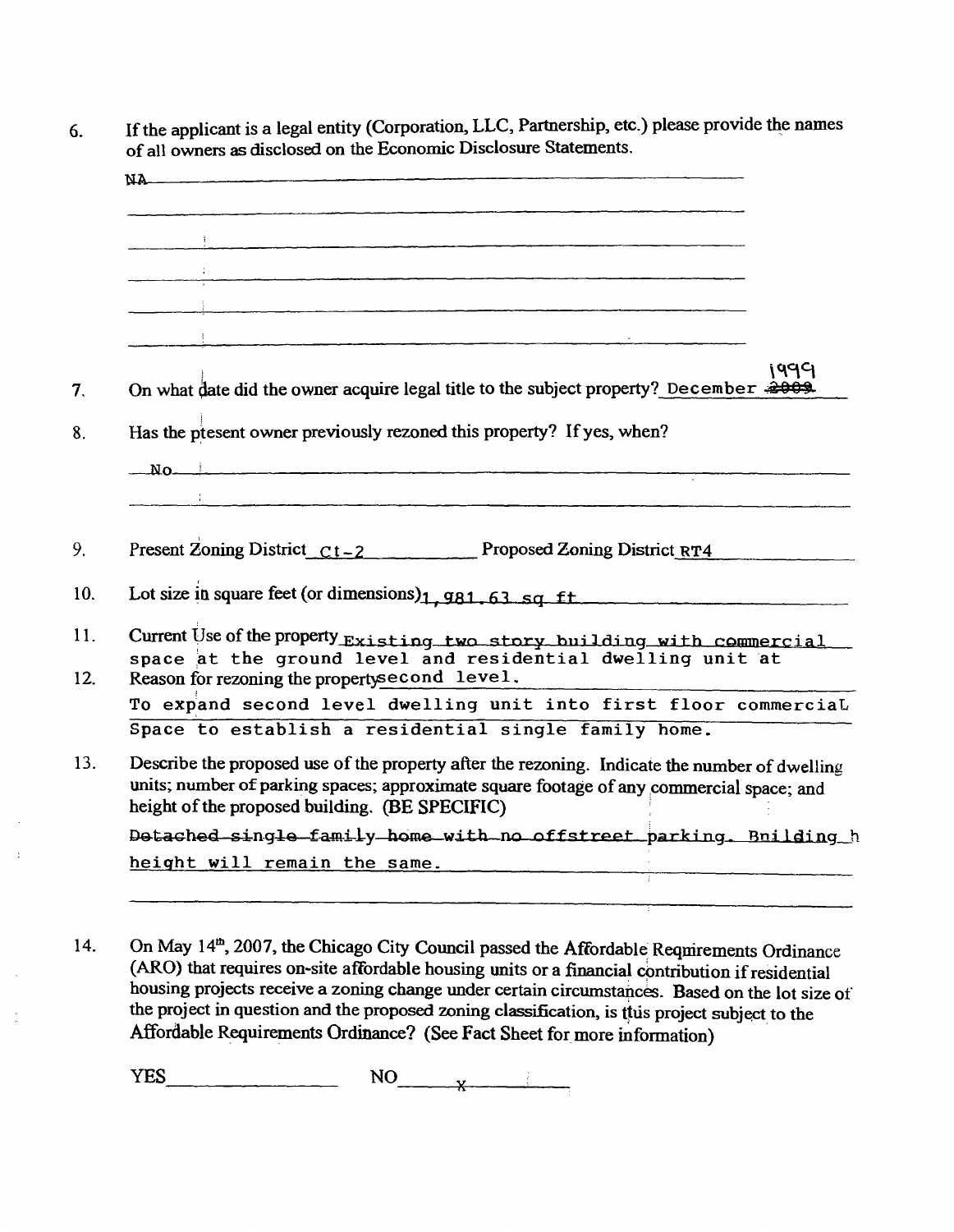#### COUNTY OF COOK STATE OF ILLINOIS

Marc Chocol , being first duly swom on oath, states that all of the above statements and the statements contained in the documents submitted herewith are true and correct.

Signature of Applicant

*Subscribed and Swom to before me this*   $I$   $\ell$  day of  $\ell$ *lllember* . 20/ $\ell$ Maria Siema Ieu

\&&%\&&&@\$@\$\$\$\\$\$\$\$\$\$\$\$\$\$\$\$\$\$\$\$\$\$\$\$\$\$\$ **"OFFICIAL SEAL"**  ROSA MARIA SIERRA Notary Public, State of Illinois My Commission Expires Dec. 09, 2012^

I !

 $\left| \begin{array}{c} 1 \\ 1 \end{array} \right|$ 

btary Public

#### For Office Use Only

Date of Introduction: **Example 2018** File Number: Ward:

ŧ.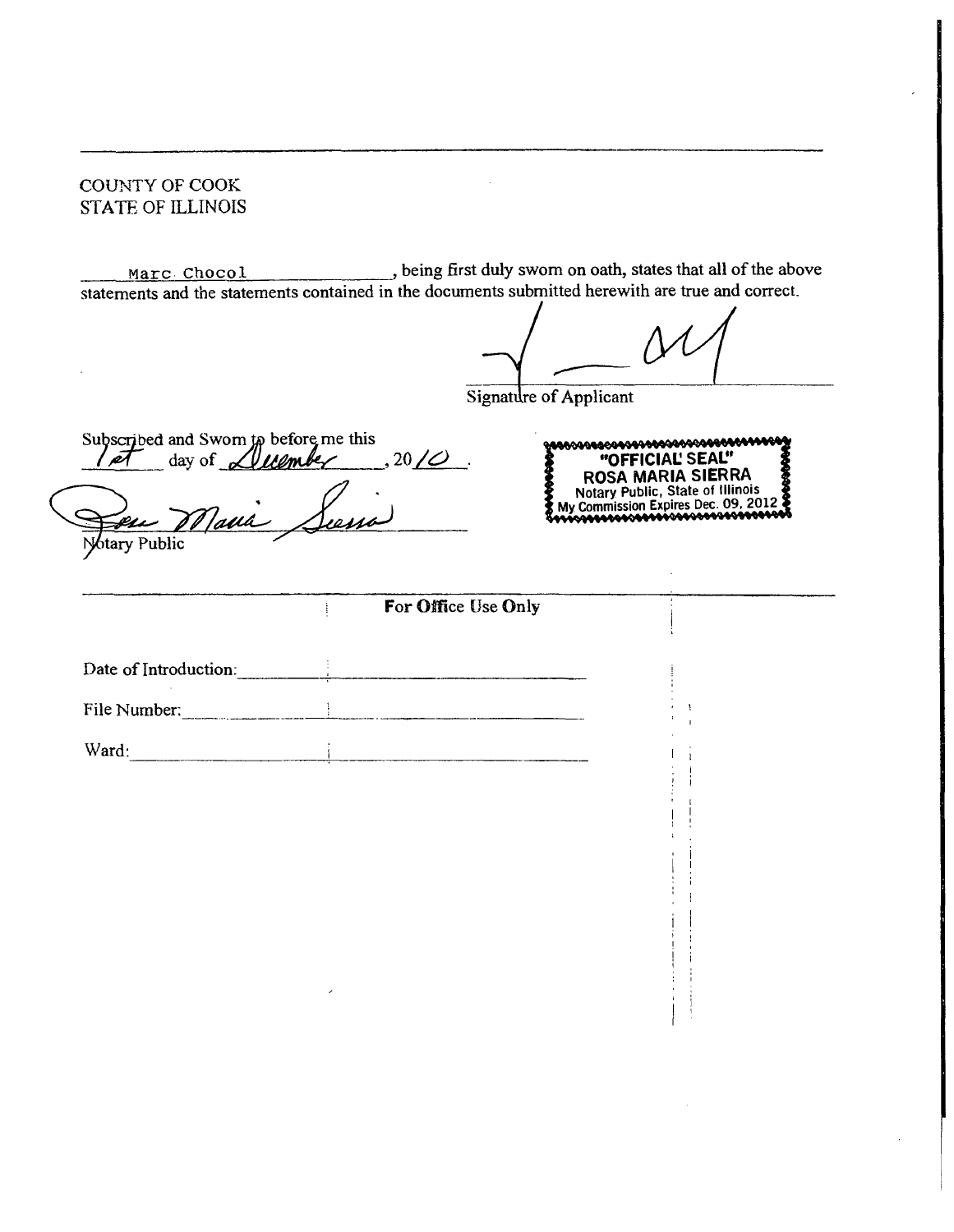#### "WRITTEN NOTICE" FORM OF AFFIDAVIT (Section 17-13-0107)

Date December 1, 2010

Honorable Daniel S. Solis Chairman, Committee on Zoning 121 North LaSalle Street Room 304, Ciry Hall Chicago, Illinois 60602

The undersigned, Marc Chocol and states the following: being first duly swom on oath deposes

The undersigned certifies that he has complied with the requirements of Section 17-13-0107 of the Chicago Zoning Ordinance, by sending written notice to such property owners who appear to be the owners of the property within the subject area not solely owned by the applicant, and to the owners of all property within 250 feet in each direction of the lot line of the subject property, exclusive of public roads, streets, alleys and other pubhc ways, or a total distance limited to 400 feet. Said "written notice" was sent by First Class U.S. Mail, no more than 30 days before filing the application.

The undersigned certifies that the notice contained the address of die property sought to be rezoned; a statement of the intended use of the property; the name and address of the applicant; the name and address of the owner; and a statement that the applicant intends to file the application for a change in zoning on approximately {INSERT DATE}. December 1, 2010

The undersigned certifies that the applicant has made a bona fide, effort to determine the addresses of the parties to be notified under Section  $17-13-0107$  of the Chicago Zoning Ordinance, and that the accompanying list of names and addresses of surrounding property owners within 250 feet of the subject site is a complete list containing the names and addresses of the people required to be served.

Signature

Subscribed and Swom *j*o before me this day of *elecomber*  $, 20/$ Marie Luma

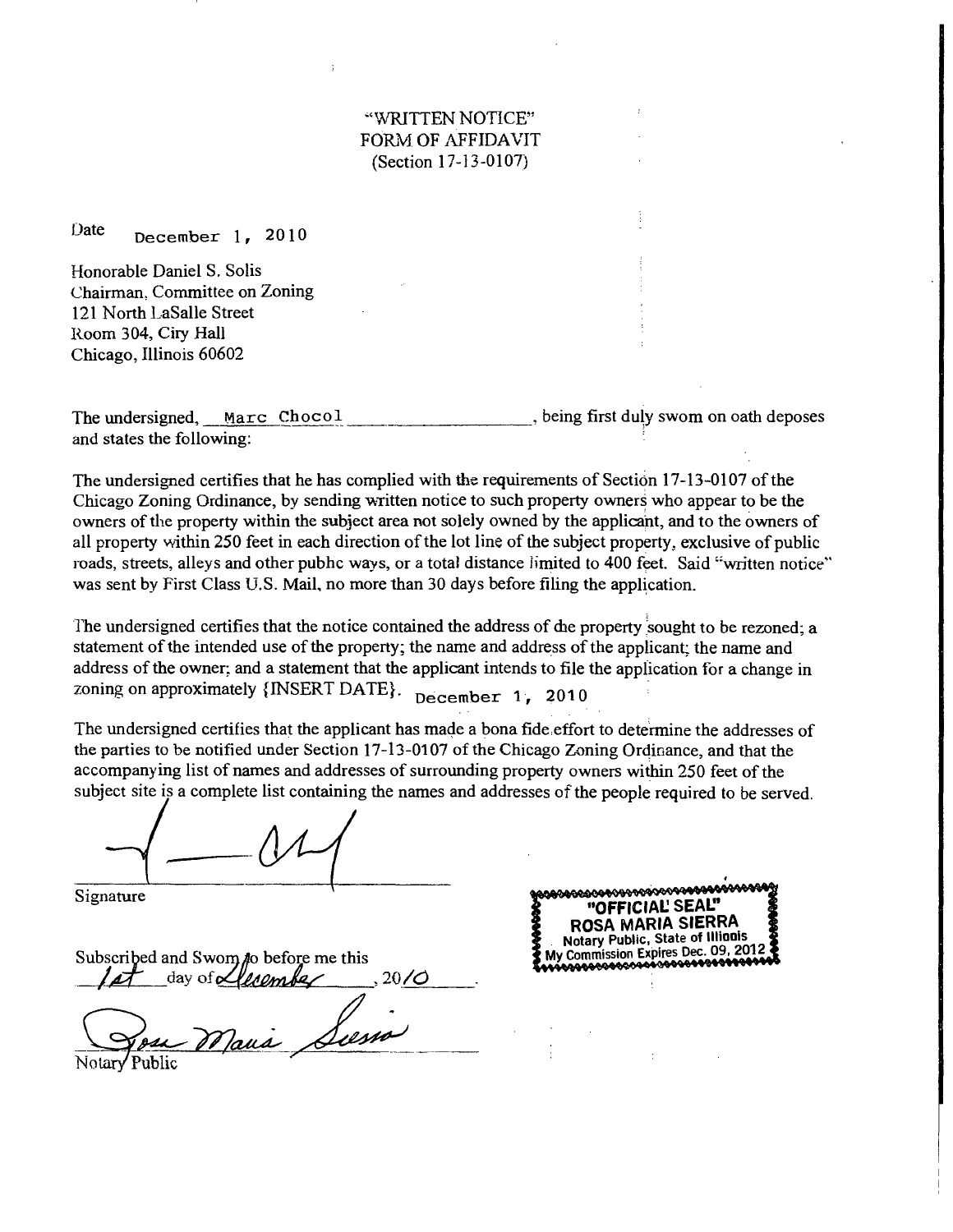#### **ATTN: Property Owner**

 $\ddot{\phantom{a}}$ 

**In accordance with the requirements for an Amendment to the Chicago Zoning Ordinance, specifically Sec. 17-16-0107 please be informed that on or about Jime 10, 2010 the undersigned Mr. Marc Chocol proprietor of 1931 S. Canalport Avenue will file**  an application for a change in zoning from CI-2 to RT4 on his own behalf for the **property located at 1931 S. Canalport Avenue.** 

**The applicant intends to rezone the subject property to allow for establishment and**  conversion of a first floor commercial space to a strictly residential single family home at above stated address for a total of one (1) dwelling unit duplexed from the first floor to **the second floor to this existing two story building. Due to the current zoning, CI, the**  zoning does not allow for the establishment of a residential single family home at this **location. No new construction will occur at said property. And the property does not have any oflf-street parking, due to the property being land locked with no alley access.** 

The owner of said property is Mr. Marc Chocol and the contact personnel for this **application are Mr. Marc Chocol and Hector M. Saldana. If you have any questions, you can send correspondence to Mr. Marc Chocol at 1658 N. Milwaukee Avenue, Chicago, IL 60647 or you can send correspondence to Mr. Hector Saldana at 1843 S. Carpenter Street, Chicago, IL 60608 or you can contact Mr. Saldana at 312-733-2287.** 

**Respectfully submitted.** 

 $\mathcal{L}_{\mathcal{L}}$ 

**Marc Chocol Proprietor** 

 $\mathbf{I}$ 

**\*\* Please note that the applicant is not seeking to rezone or purchase your property. The applicant is required by law to send this notice because you own property within 250 feet of the property to be rezoned.**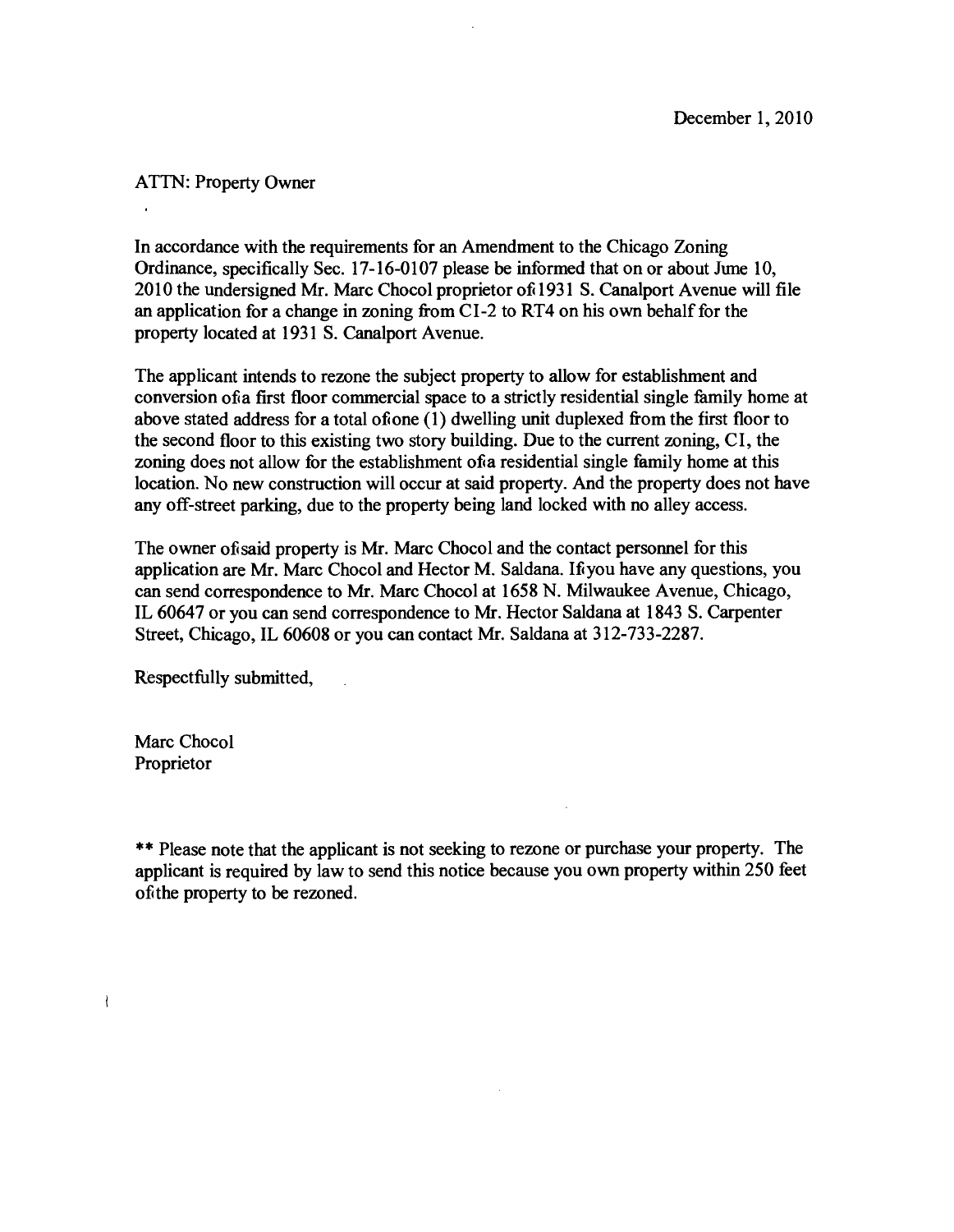## **CITY OF CHICAGO** ECONOMIC DISCLOSURE STATEMENT AND AFFIDAVIT

#### **SECTION I - GENERAL INFORMATION**

A. Legal name of Disclosing Party submitting this EDS. Include d/b/a/ if applicable:

Marc Chocol and Chocol

Check ONE of the following three boxes:

Indicate whether Disclosing Party submitting this EDS is:

- 1.  $\kappa$  the Applicant
	- OR
- 2. [ ] a legal entity holding a direct or indirect interest in the Apphcant. State the legal name of the Applicant in which Disclosing Party holds an interest: OR
- 3. [] a specified legal entity with a right of control (see Section II.B.l.b.) State the legal name of the entity in which Disclosing Party holds a right of control:

| B. Business address of Disclosing Party: | 1658 N. Milwaukee Avenue |
|------------------------------------------|--------------------------|
|                                          | Chicago, IL 60647        |

C. Telephone:  $312-961-4967$  Fax: Email: Email:

D. Name of contact person: Marc Chocol

E. Federal Employer Identification No. (if you have one):

F. Brief description of contract, transaction or other undertaking (referred to below as the "Matter") to which this EDS pertains. (Include project number and location of property, if applicable):

Applicant seeks to rezone the property commonly known as 1931 S. Canalport from C1-2 to RT4 to establish a detached single fami

G. wAiS^hteH^^ency or department is requesting this EDS? ncp t o f Zonin g —

If the Matter is a contract being handled by the City's Department of Procurement Services, please complete the following:

Specification # and Contract #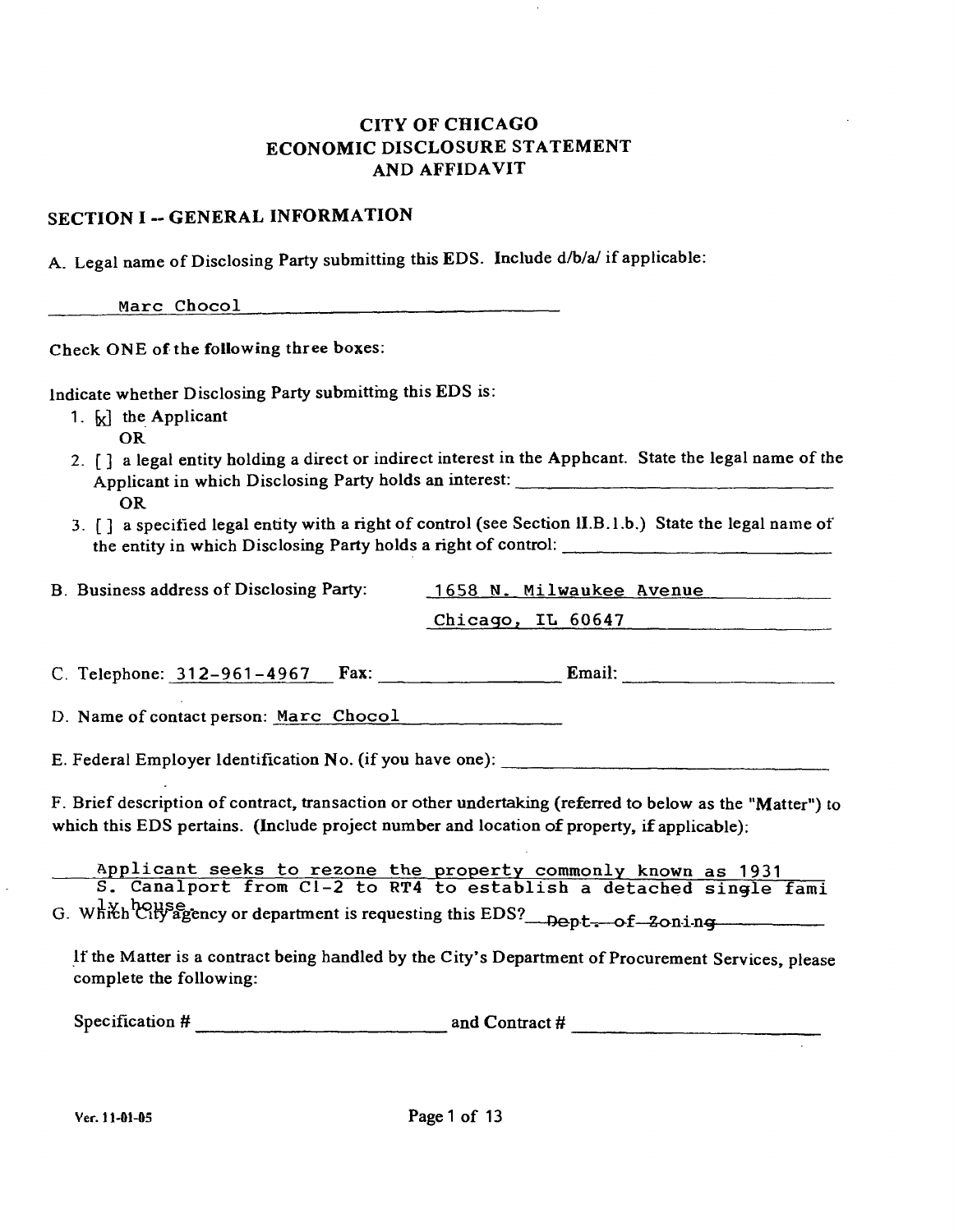# **SECTION II - DISCLOSURE OF OWNERSHIP INTERESTS**

## A. NATURE OF DISCLOSING PARTY

| 1. Indicate the nature of the Disclosing Party:                                                                                                                                                                                                       |                                                                                                                                                                                                                                                                            |
|-------------------------------------------------------------------------------------------------------------------------------------------------------------------------------------------------------------------------------------------------------|----------------------------------------------------------------------------------------------------------------------------------------------------------------------------------------------------------------------------------------------------------------------------|
| $\begin{bmatrix} x \\ y \end{bmatrix}$ Person<br>[] Publicly registered business corporation<br>[] Privately held business corporation<br>[] Sole proprietorship<br>[] General partnership*<br>[] Limited partnership*<br>$\lceil \cdot \rceil$ Trust | [] Limited liability company*<br>[] Limited liability partnership*<br>[] Joint venture*<br>[] Not-for-profit corporation<br>(Is the not-for-profit corporation also a $501(c)(3)$ )?<br>$\lceil \cdot \rceil$ Yes<br>$\lceil \cdot \rceil$ No<br>[] Other (please specify) |
| $*$ Note B.1.b below.                                                                                                                                                                                                                                 |                                                                                                                                                                                                                                                                            |

2. For legal entities, the state (or foreign country) of incorporation or organization, if applicable:

NA

3. For legal entities not organized in the State of Illinois: Has the organization registered to do business in the State of Illinois as a foreign entity?

 $[$  | Yes  $[$  ] No  $f$   $]$  N/A

B. IF THE DISCLOSING PARTY IS A LEGAL ENTITY:

1 .a. List below the full names and titles of all executive officers and all directors of the entity. For not-for-profit corporations, also list below all members, if any, which are legal entities. If there are no such members, write "no members." For trusts, estates or other similar entities, list below the legal titleholder(s).

Name Title No members

1 .b. If you checked "General partnership," "Limited partnership," "Limited liability company," "Limited liability partnership" or "Joint venture" in response to Item A.l . above (Nature of Disclosing Party), list below the name and title of each general partner, managing member, manager or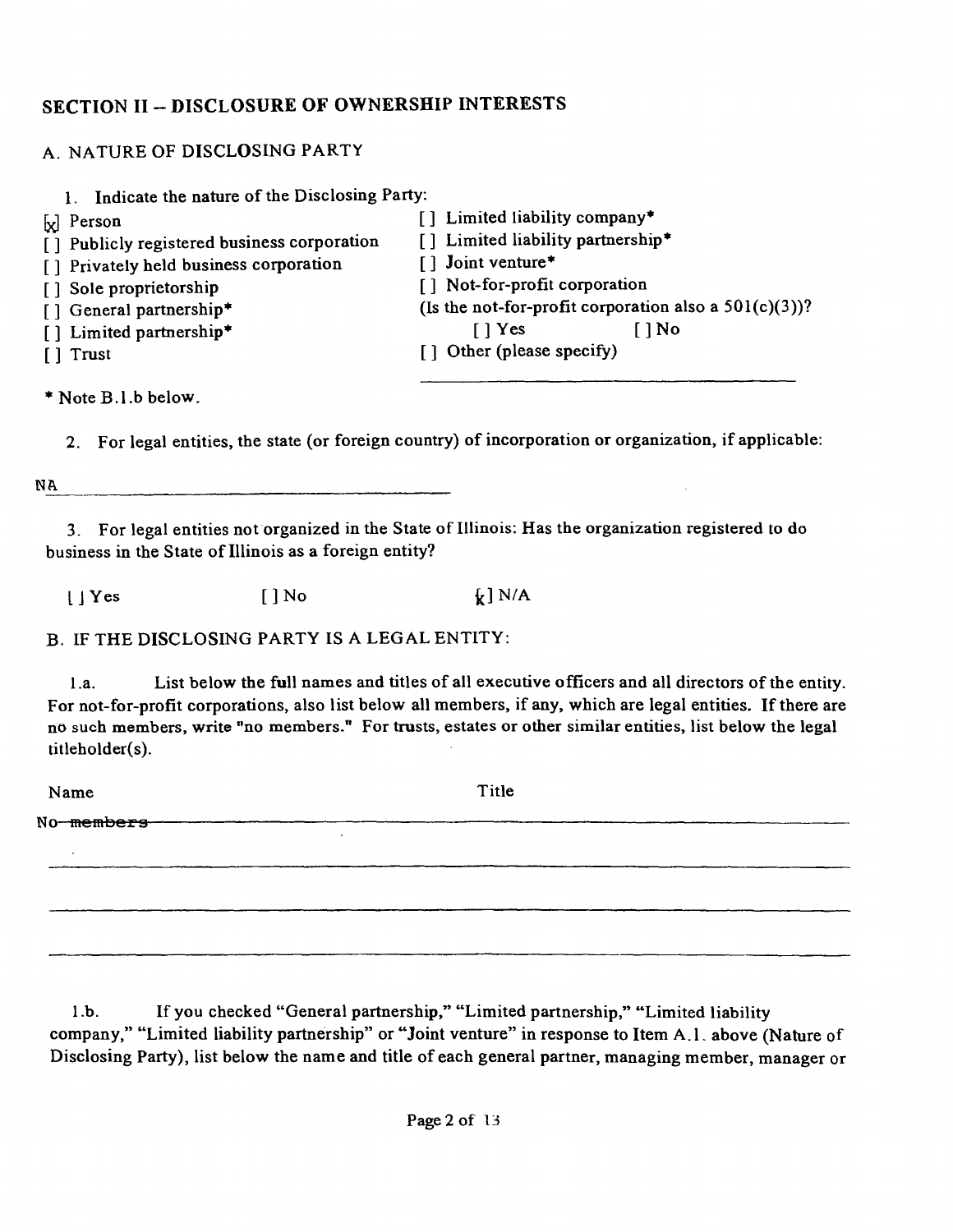any other person or entity that controls the day-to-day management of the Disclosing Party. NOTE: Each legal entity listed below must submit an EDS on its own behalf.

| Name                         | Title |  |
|------------------------------|-------|--|
| $\longrightarrow \mathbb{R}$ |       |  |
|                              |       |  |
|                              |       |  |
|                              |       |  |

2. Please provide the following information conceming each person or entity having a direct or indirect beneficial interest (includmg ownership) in excess of 7.5% of the Disclosing Party. Examples of such an interest include shares in a corporation, partnership interest m a partnership or joint venture, interest of a member or manager in a limited liability company, or interest of a beneficiary of a trust, estate or other similar entity. If none, state "None." NOTE: Pursuant to Section 2-154-030 of the Municipal Code of Chicago ("Municipal Code"), the City may require any such additional information from any applicant which is reasonably intended to achieve fiill disclosure.

| Name        | <b>Business Address</b>                        | Percentage Interest in the<br><b>Disclosing Party</b> |
|-------------|------------------------------------------------|-------------------------------------------------------|
| Marc Chocol | -1658 N. Milwaukee Avenue<br>Chicago, IL 60647 | <u> 100ஆ</u>                                          |
|             |                                                |                                                       |

#### **SECTION III - BUSINESS RELATIONSHIPS WITH CITY ELECTED OFFICIALS**

Has the Disclosing Party had a "business relationship," as defined in Chapter 2-156 of the Municipal Code, with any City elected official in the 12 months before the date this EDS is signed?

 $[ ] Yes$   $[ x ] No$ 

If yes, please identify below the name(s) of such City elected official(s) and describe such relationship(s):

#### SECTION IV -- DISCLOSURE OF SUBCONTRACTORS AND OTHER RETAINED PARTIES

The Disclosing Party must disclose the name and business address of each subcontractor, attomey, lobbyist, accountant, consultant and any other person or entity whom the Disclosing Party has retained or expects to retain in cormection with the Matter, as well as the nature of the relationship, and the total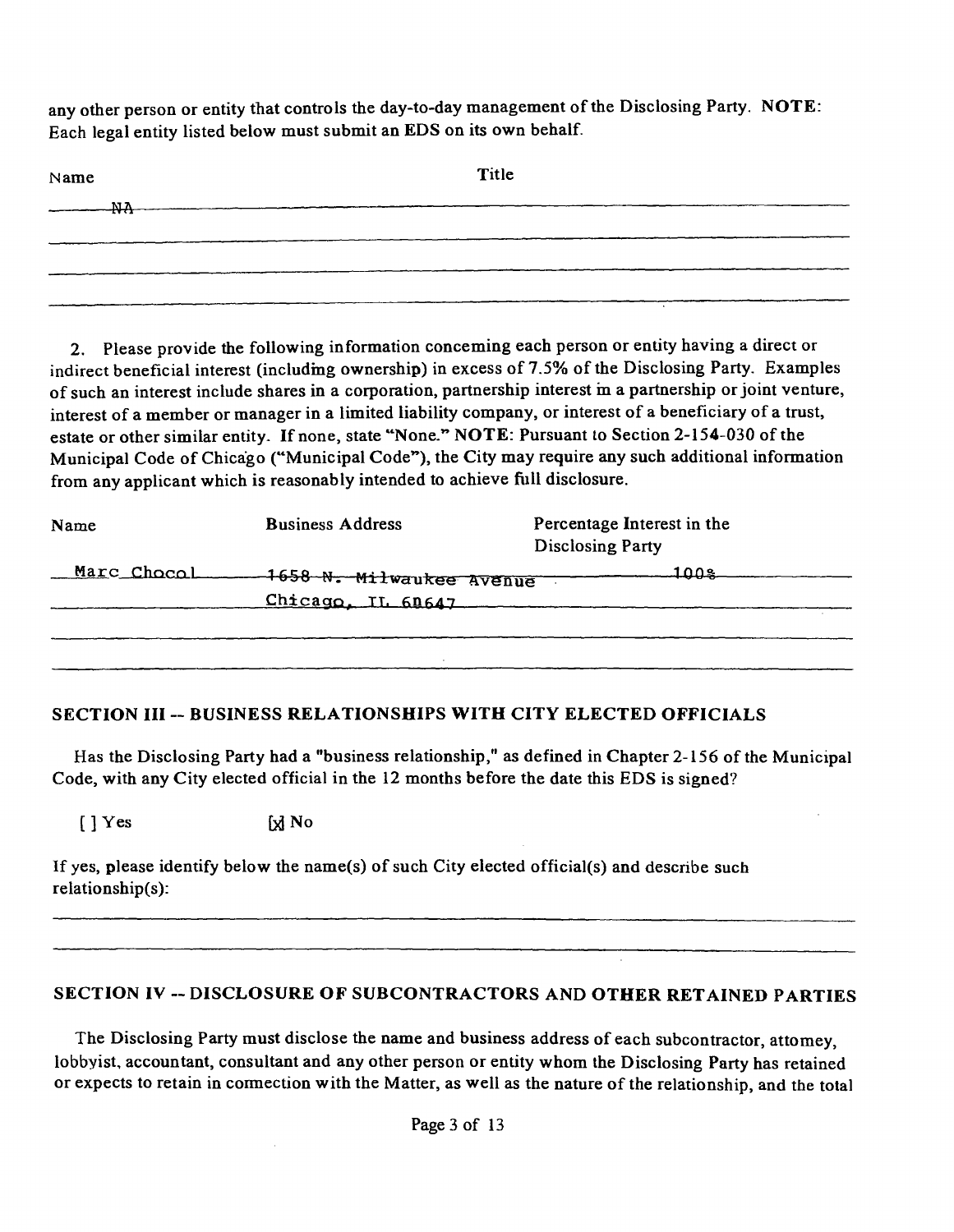amount of the fees paid or estimated to be paid. The Disclosing Party is not required to disclose employees who are paid solely through the Disclosing Party's regular payroll.

"Lobbyist" means any person or entity who undertakes to influence any legislative or administrative action on behalf of any person or entity other than: (1) a not-for-profit entity, on an unpaid basis, or (2) himself. "Lobbyist" also means any person or entity any part of whose duties as an employee of another includes undertaking to influence any legislative or admmistrative action.

If the Disclosing Party is uncertain whether a disclosure is required under this Section, the Disclosing Party must either ask the City whether disclosure is required or make the disclosure.

| Name<br>(indicate whether)<br>retained or anticipated | <b>Business</b><br><b>Address</b> | Relationship to Disclosing Party<br>(subcontractor, attomey,<br>lobbyist, etc.) | Fees<br>(indicate whether)<br>paid or estimated) |
|-------------------------------------------------------|-----------------------------------|---------------------------------------------------------------------------------|--------------------------------------------------|
| to be retained)<br><del>-Eigh</del> teenth-Street-    |                                   | 1843 S. Carpenter Street                                                        | Consultant                                       |
| Development Corp.                                     | Chicago,                          | IL 60608                                                                        | $$2,000.00$ (est.)                               |

(Add sheets if necessary)

[] Check here if the Disclosing party has not retained, nor expects to retain, any such persons or entities.  $\lambda$ 

#### **SECTION V - CERTIFICATIONS**

#### A. COURT-ORDERED CHILD SUPPORT COMPLIANCE

 $\mathbf{I}$ 

Under Municipal Code Section 2-92-415, substantial owners of business entities that contract with the City must remain in compliance with their child support obligations throughout the term of the contract.

Has any person who directly or indirectiy owns 10% or more of the Disclosing Party been declared in arrearage on any child support obligations by any Illinois court of competent jurisdiction?

[ ] Yes [x] No [ ] No person owns 10% or more of the Disclosing Party.

If "Yes," has the person entered into a court-approved agreement for payment of all support owed and is the person in compliance with that agreement?

 $[$  ] Yes  $[$  ] No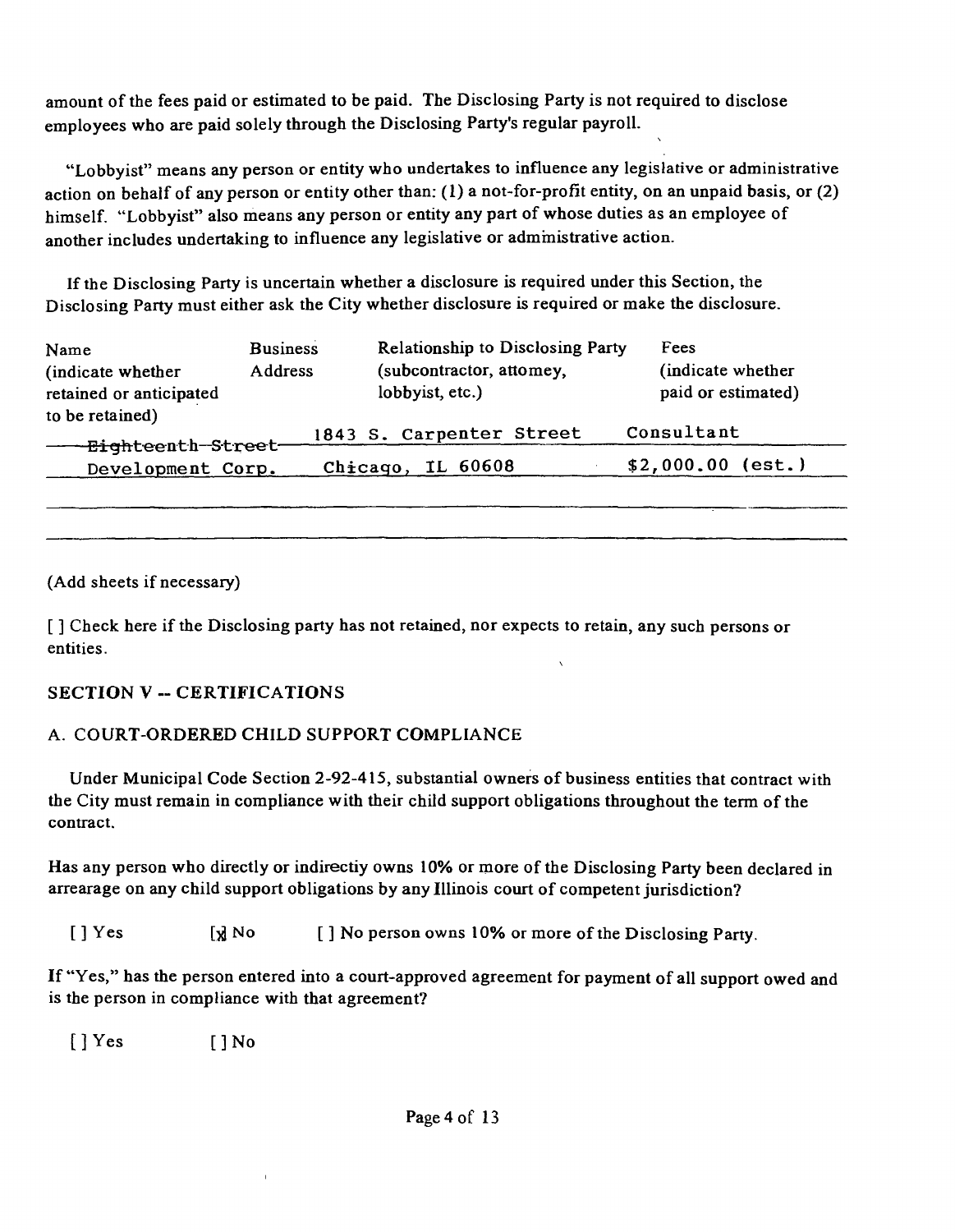# B. FURTHER CERTIFICATIONS

1. The Disclosing Party and, if the Disclosing Party is a legal entity, all of those persons or entities identified in Section II.B.1. of this EDS:

- a. are not presently debarred, suspended, proposed for debarment, declared ineligible or voluntarily excluded from any transactions by any federal, state or local unit of govemment;
- b. have not, within a five-year period preceding the date of this EDS, been convicted of a criminal offense, adjudged guilty, or had a civil judgment rendered against them in connection with; obtaining, attempting to obtain, or performing a pubhc (federal, state or local) transaction or contract under a public transaction; a violation of federal or state antitrust statutes; fraud; embezzlement; theft; forgery; bribery; falsification or destruction of records; making false statements; or receiving stolen property;
- c. are not presently indicted for or otherwise criminally or civilly charged by a govemmental entity (federal, state or local) with commission of any of the offenses enumerated in clause B.1.b. of this Section V:
- d. have not, within a five-year period preceding the date of this EDS, had one or more public transactions (federal, state or local) terminated for cause or default; and
- e. have not, within a five-year period preceding the date ofthis EDS, been convicted, adjudged guilty, or foimd liable in a civil proceeding, or in any criminal or civil action, including actions conceming environmental violations, instituted by the City or by the federal govemment, any state, or any other unit of local government.
- 2. The certifications in subparts 2, 3 and 4 concem:
- the Disclosing Party;

• any "Applicable Party" (meaning any party participating in the performance of the Matter, including but not limited to any persons or legal entities disclosed under Section FV, "Disclosure of Subcontractors and Other Retained Parties");

• any "Affiliated Entity" (meaning a person or entity that, directly or indirectly: controls the Disclosing Party, is controlled by the Disclosing Party, or is, with the Disclosing Party, under common control of another person or entity. Indicia of control include, without limitation: interlocking management or ownership; identity of interests among family members, shared facilities and equipment; common use of employees; or organization of a business entity following the ineligibility of a business entity to do business with federal or state or local govemment, including the City, using substantially the same management, ownership, or principals as the ineligible entity); with respect to Applicable Parties, the term Affiliated Entity means a person or entity that directly or indirectly controls the Applicable Party, is controlled by it, or, with the Applicable Party, is under common control of another person or entity;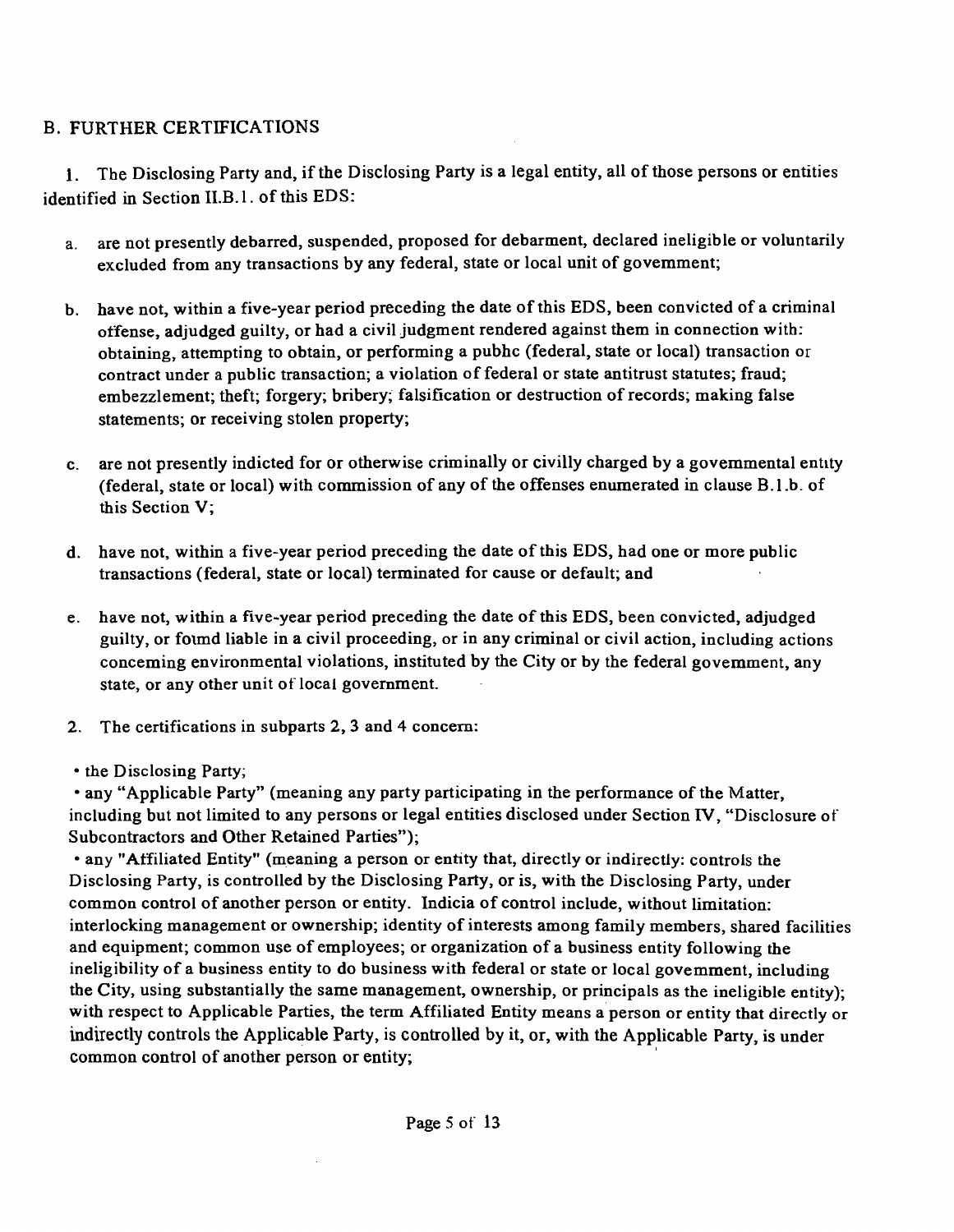• any responsible official of the Disclosing Party, any Applicable Party or any Affiliated Entity or any other official, agent or employee of the Disclosing Party, any Applicable Party or any Affiliated Entity, acting pursuant to the direction or authorization of a responsible official of the Disclosing Party, any Applicable Party or any Affiliated Entity (collectively "Agents").

Neither the Disclosing Party, nor any Applicable Party, nor any Affihated Entity of either the Disclosing Party or any Applicable Party nor any Agents have, during the five years before the date this EDS is signed, or, with respect to an Apphcable Party, an Affiliated Entity, or an Affiliated Entity of an Applicable Party during the five years before the date of such Applicable Party's or Affiliated Entity's contract or engagement in connection with the Matter:

- a. bribed or attempted to bribe, or been convicted or adjudged guilty of bribery or attempting to bribe, a public officer or employee of the City, the State of Illinois, or any agency of the federal govemment or ofany state or local govemment in the United States of America, in that officer's or employee's official capacity;
- b. agreed or colluded with other bidders or prospective bidders, or been a party to any such agreement, or been convicted or adjudged guilty of agreement or collusion among bidders or prospective bidders, in restraint of fireedom of competition by agreement to bid a tixed price or otherwise; or
- c. made an admission of such conduct described in a. or b. above that is a matter of record, but have not been prosecuted for such conduct; or
- d. violated the provisions of Municipal Code Section 2-92-610 (Living Wage Ordinance).

3. Neither the Disclosing Party, Affiliated Entity or Apphcable Party, or any of their employees, officials, agents or partners, is barred from contracting with any unit of state or local government as a result of engaging in or being convicted of (1) bid-rigging in violation of 720 ILCS 5/33E-3; (2) bid-rotating in violation of 720 ILCS 5/33E-4; or (3) any similar offense of any state or of the United States of America that contains the same elements as the offense of bid-rigging or bid-rotating.

4. Neither the Disclosing Party nor any Affiliated Entity is listed on any of the following lists maintained by the Office of Foreign Assets Control of the U.S. Department of the Treasury or the Bureau of Industry and Security of the U.S. Department of Commerce or their successors: the Specially Designated Nationals List, the Denied Persons List, the Unverified List, the Entity List and the Debarred List.

5. The Disclosing Party understands and shall comply with (1) the applicable requirements of the Governmental Ethics Ordinance of the City, Title 2, Chapter 2-156 of the Municipal Code; and (2) all the applicable provisions of Chapter 2-56 of the Mimicipal Code (Office of the Inspector General).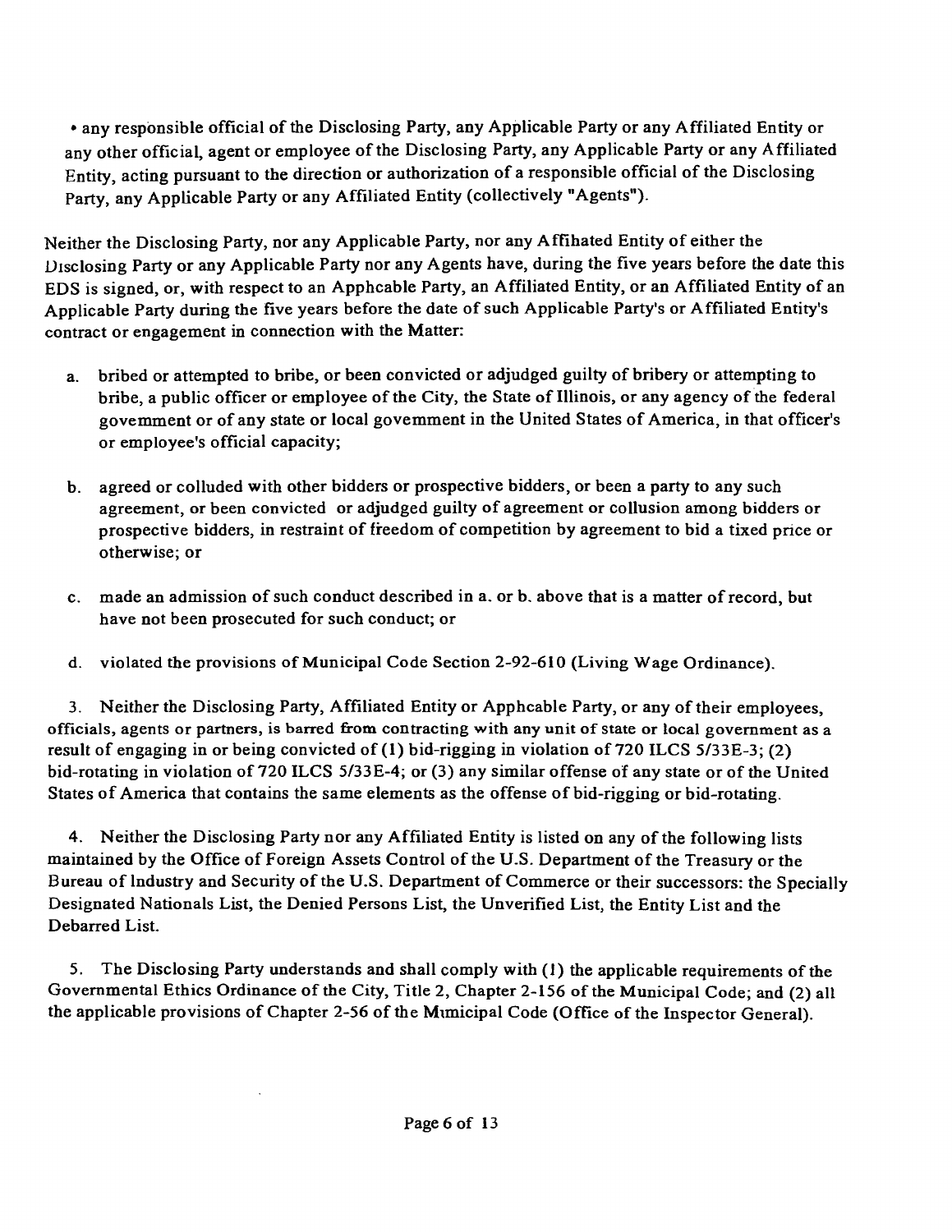6. If the Disclosing Party is unable to certify to any of the above statements in this Part B (Further Certifications), the Disclosing Party must explain below:

None —

If the letters "NA," the word "None," or no response appears on the lines above, it will be conclusively presumed that the Disclosing Party certified to the above statements.

# C. CERTIFICATION OF STATUS AS FINANCIAL INSTITUTION

For purposes of this Part C, under Municipal Code Section 2-32-455(b), the term "financial institution" means a bank, savings and loan association, thrift, credit union, mortgage banker, mortgage broker, trust company, savings bank, investment bank, securities broker, municipal securities broker, securities dealer, municipal securities dealer, securities underwriter, municipal securities underwriter, investment trust, venture capital company, bank holding company, financial services holding company, or any licensee under the Consumer Installment Loan Act, the Sales Finance Agency Act, or the Residential Mortgage Licensing Act. However, "financial institution" specifically shall not include any entity whose predominant business is the providing of tax deferred, defined contribution, pension plans to public employees in accordance with Sections 403(b) and 457 of the Intemal Revenue Code. (Additional definitions may be found in Municipal Code Section 2-32-455(b).)

# 1. CERTIFICATION

The Disclosing Party certifies that the Disclosing Party (check one)

 $[ ]$  is  $[ ]$  is not

a "financial institution" as defined in Section 2-32-455(b) of the Municipal Code.

2. If the Disclosing Party IS a financial institution, then the Disclosing Party pledges:

"We are not and will not become a predatory lender as defined in Chapter 2-32 of the Municipal Code, We further pledge that none of our affiliates is, and none of them will become, a predatory lender as defined in Chapter 2-32 of the Municipal Code. We understand that becoming a predatory lender or becoming an affiliate of a predatory lender may result in the loss of the privilege of doing business with the City."

If the Disclosmg Party is unable to make this pledge because it or any of its affiliates (as defmed in Section 2-32-455(b) of the Municipal Code) is a predatory lender within the meaning of Chapter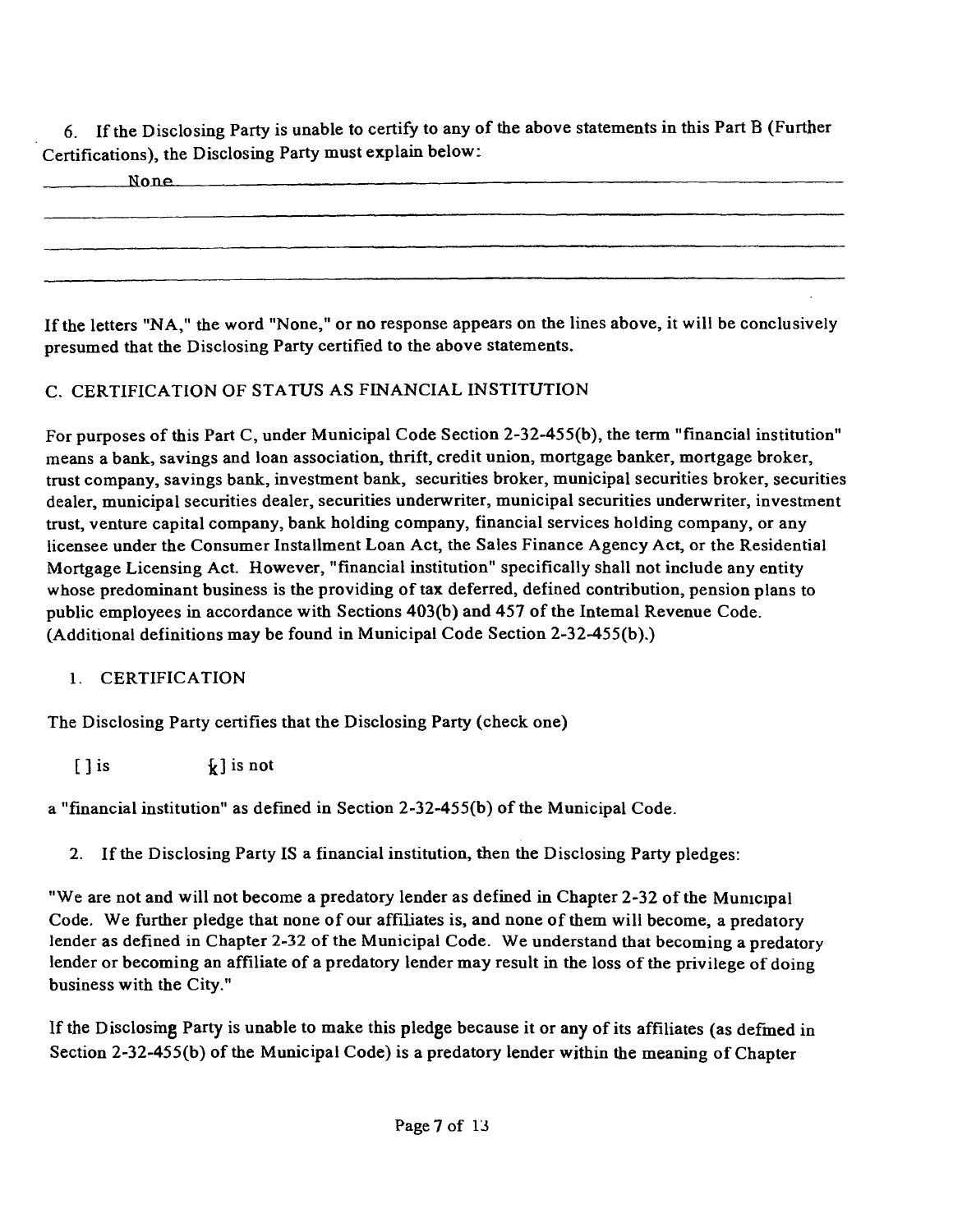2-32 ofthe Municipal Code, explain here (attach additional pages if necessary):

If the letters "NA," the word "None," or no response appears on the lines above, it will be conclusively presumed that the Disclosing Party certified to the above statements.

## D. CERTIFICATION REGARDING INTEREST IN CITY BUSINESS

Any words or terms that are defined in Chapter 2-156 of the Municipal Code have the same meanings when used in this Part D.

1. In accordance with Section 2-156-110 of the Municipal Code: Docs any official or employee of the City have a financial interest in his or her own name or in the name of any other person or entity in the Matter?

 $\downarrow$  | Yes  $\downarrow$  ] No

NOTE: if you checked "Yes" to Item D.L , proceed to Items D.2. and D.3. If you checked "No" to Item D.l. , proceed to Part E.

2. Unless sold pursuant to a process of competitive bidding, or otherwise pennitted, no City elected official or employee shall have a financial interest in his or her own name or in the name of any other person or entity in the purchase of any property that (i) belongs to the City, or (ii) is sold for taxes or assessments, or (iii) is sold by virtue of iegal process at the suit of the City (collectively, "City Property Sale"). Compensation for property taken pursuant to the City's eminent domain power does not constitute a financial interest within the meaning of this Part D.

Does the Matter involve a City Property Sale?

 $\left[\right]$  Yes  $\left[\right]$  No

3. If you checked "Yes" to Item D.l. , provide the names and business addresses of the City officials or employees having such interest and identify the nature of such interest:

| Name | <b>Business Address</b> | Nature of Interest |
|------|-------------------------|--------------------|
|      |                         |                    |
|      |                         |                    |

4. The Disclosing Party further certifies that no prohibited financial interest in the Matter will be acquired by any City official or employee.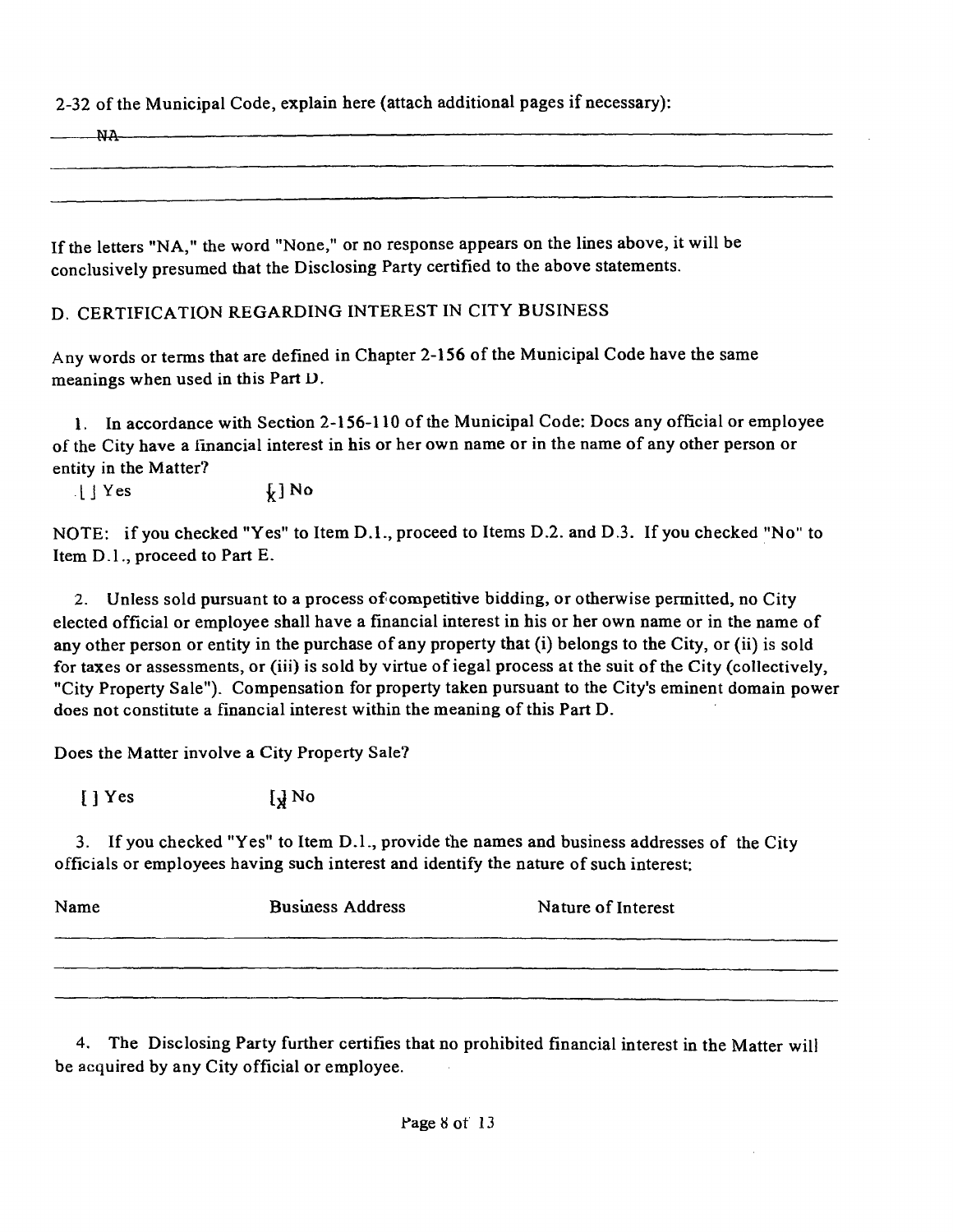# E. CERTIFICATION REGARDING SLAVERY ERA BUSINESS

The Disclosing Party has searched any and all records of the Disclosing Party and any and all predecessor entities for records of mvestmenls or profits from slavery, the slave industry, or slaveholder insurance policies from the slavery era (includmg insurance policies issued to slaveholders that provided coverage for damage to or injury or death of their slaves) and has disclosed in this EDS any and all such records to the City. In addition, the Disclosing Party must disclose the names of any and all slaves or slaveholders described in those records. Failure to comply with these disclosure requirements may make the Matter to which this EDS pertains voidable by the City.

Please check either 1. or 2. below. If the Disclosing Party checks 2., the Disclosmg Party must disclose below or in an attachment to this EDS all requisite information as set forth in that paragraph 2.

X 1. The Disclosing Party verifies that (a) the Disclosing Party has searched any and all records of the Disclosing Party and any and all predecessor entities for records of investments or profits from slavery, the slave industry, or slaveholder insurance policies, and (b) the Disclosing Party has found no records of investments or profits from slavery, the slave industry, or slaveholder insurance policies and no records of names of any slaves or slaveholders.

2. The Disclosing Party verifies that, as a result of conducting the search in step 1(a) above, the Disclosing Party has found records relating to investments or profits from slavery, the slave industry, or slaveholder insurance policies and/or the names of any slaves or slaveholders. The Disclosing Party verifies that the following constitutes full disclosure of all such records:

#### **SECTION VI -- CERTIFICATIONS FOR FEDERALLY-FUNDED MATTERS**

NOTE: If the Matter is federally fimded, complete this Section VI. If the Matter is not federally funded, proceed to Section VII.

#### A. CERTIFICATION REGARDING LOBBYING

1. List below the names of all persons or entities registered under the federal Lobbying Disclosure Act of 1995 who have made lobbying contacts on behalf of the Disclosing Party with respect to the Matter: (Begin list here, add sheets as necessary):

Nona ——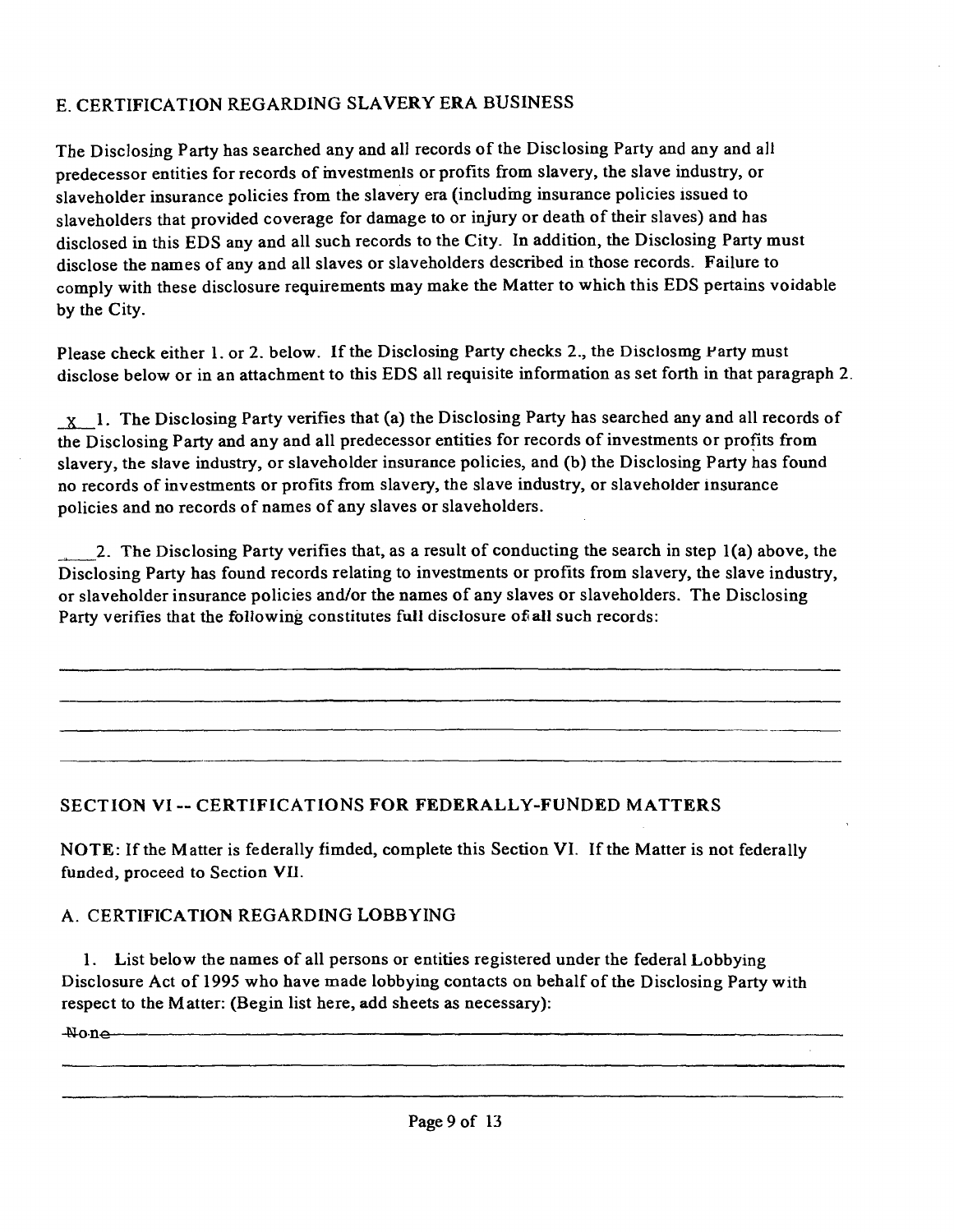(Ifno explanation appears or begins on the lines above, or if the letters "NA" or if the word "None" appear, it will be conclusively presumed that the Disclosing Party means that NO persons or entities registered under the Lobbying Disclosure Act of 1995 have made lobbying contacts on behalf of the Disclosing Party with respect to the Matter.)

2. The Disclosing Party has not spent and will not expend any federally appropriated funds to pay any person or entity listed in Paragraph A.l . above for his or her lobbying activities or to pay any person or entity to influence or attempt to influence an officer or employee of any agency, as defined by applicable federal law, a member of Congress, an officer or employee of Congress, or an employee of a member of Congress, in connection with the award of any federally funded contract, making any federally fimded grant or loan, entering into any cooperative agreement, or to extend, continue, renew, amend, or modify any federally fimded contract, grant, loan, or cooperative agreement.

3. The Disclosing Party will submit an updated certification at the end of each calendar quarter in which there occurs any event that materially affects the accuracy of the statements and information set forth in paragraphs A. L and A.2. above.

If the Matter is federally funded and any funds other than federally appropriated funds have been or will be paid to any person or entity for influencing or attempting to influence an officer or employee of any agency (as defined by applicable federal law), a member of Congress, an officer or employee of Congress, or an employee of a member of Congress in connection with the Matter, the Disclosing Party must complete and submit Standard Form-LLL, "Disclosure Form to Report Lobbying," in accordance with its instmctions. The form may be obtained online from the federal Office of Management and Budget (OMB) web site at http://www.whitehouse.gov/omb/grants/sflllin.pdf, linked on the page http://www.whitehouse.gov/omb/grants/grants\_forms.html.

4. The Disclosing Party certifies that either: (i) it is not an organization described in section  $501(c)(4)$  of the Intemal Revenue Code of 1986; or (ii) it is an organization described in section 501(c)(4) of the Intemal Revenue Code of 1986 but has not engaged and will not engage in "Lobbying Activities".

5. If the Disclosing Party is the Applicant, the Disclosing Party must obtaui certifications equal in form and substance to paragraphs  $A.1$ . through  $A.4$ . above from all subcontractors before it awards any subcontract and the Disclosing Party must maintain all such subcontractors' certifications for the duration ofthe Matter and must make such certifications promptly available to the City upon request.

# B. CERTIFICATION REGARDING EQUAL EMPLOYMENT OPPORTUNITY

If the Matter is federally funded, federal regulations require the Applicant and all proposed subcontractors to submit the following information with their bids or in writing at the outset of negotiations.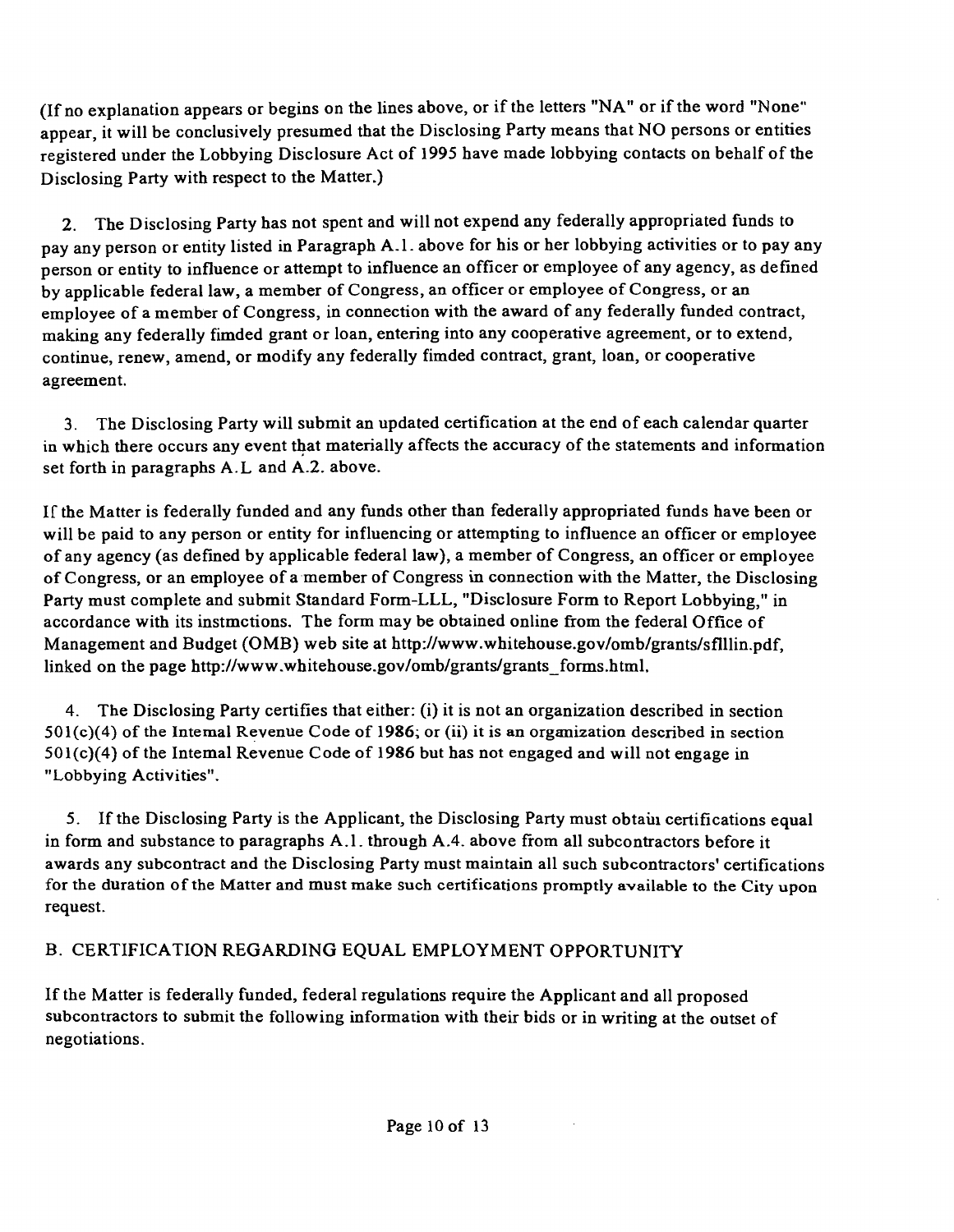Is the Disclosing Party the Applicant?

 $\iint_X Yes$  [] No

If "Yes," answer the three questions below:

1. Have you developed and do you have on file affirmative action programs pursuant to applicable federal regulations? (See 41 CFR Part 60-2.)

 $[$   $]$  Yes  $\begin{bmatrix} \downarrow \downarrow N\end{bmatrix}$ 

2. Have you filed with the Joml Reporting Committee, the Director of the Office of Federal Contract Compliance Programs, or the Equal Employment Opportunity Commission all reports due under the applicable filing requirements?

[ ] Yes [X] No

3. Have you participated in any previous contracts or subcontracts subject to the equal opportunity clause?

 $[$   $]$  Yes  $\qquad \qquad$   $\qquad$   $\qquad$   $\qquad$  No

If you checked "No" to question 1. or 2. above, please provide an explanation:

The disclosing party-io the proprietor-to-the property-seeking to be rezoned. The disclosing party is not a legal entity or financi  $-$ al $-$ institution.

## SECTION VII -- ACKNOWLEDGMENTS, CONTRACT INCORPORATION, COMPLIANCE, PENALTIES, DISCLOSURE

The Disclosing Party understands and agrees that:

A. By completing and filing this EDS, the Disclosing Party acknowledges and agrees, on behalf of itself and the persons or entities named in this EDS, that the City may investigate the creditworthiness of some or all of the persons or entities named in this EDS.

B. The certifications, disclosures, and acknowledgments contained in this EDS will become part of any contract or other agreement between the Applicant and the City in connection with the Matter, whether procurement. City assistance, or other City action, and are material inducements to the City's execution of any contract or taking other action with respect to the Matter. The Disclosing Party understands that it must comply with all statutes, ordinances, and regulations on which this EDS is based.

C. The City's Govemmental Ethics and Campaign Financing Ordinances, Chapters 2-156 and 2-164 of the Municipal Code, impose certain duties and obligations on persons or entities seeking City contracts, work, busmess, or transactions. The full text of these ordinances and a training program is available on line at www.cityofchicago.org/Ethics, and may also be obtained from the City's Board of Ethics, 740 N . Sedgwick St., Suite 500, Chicago, IL 60610, (312) 744-9660. The Disclosing Party must comply fiilly with the applicable ordinances.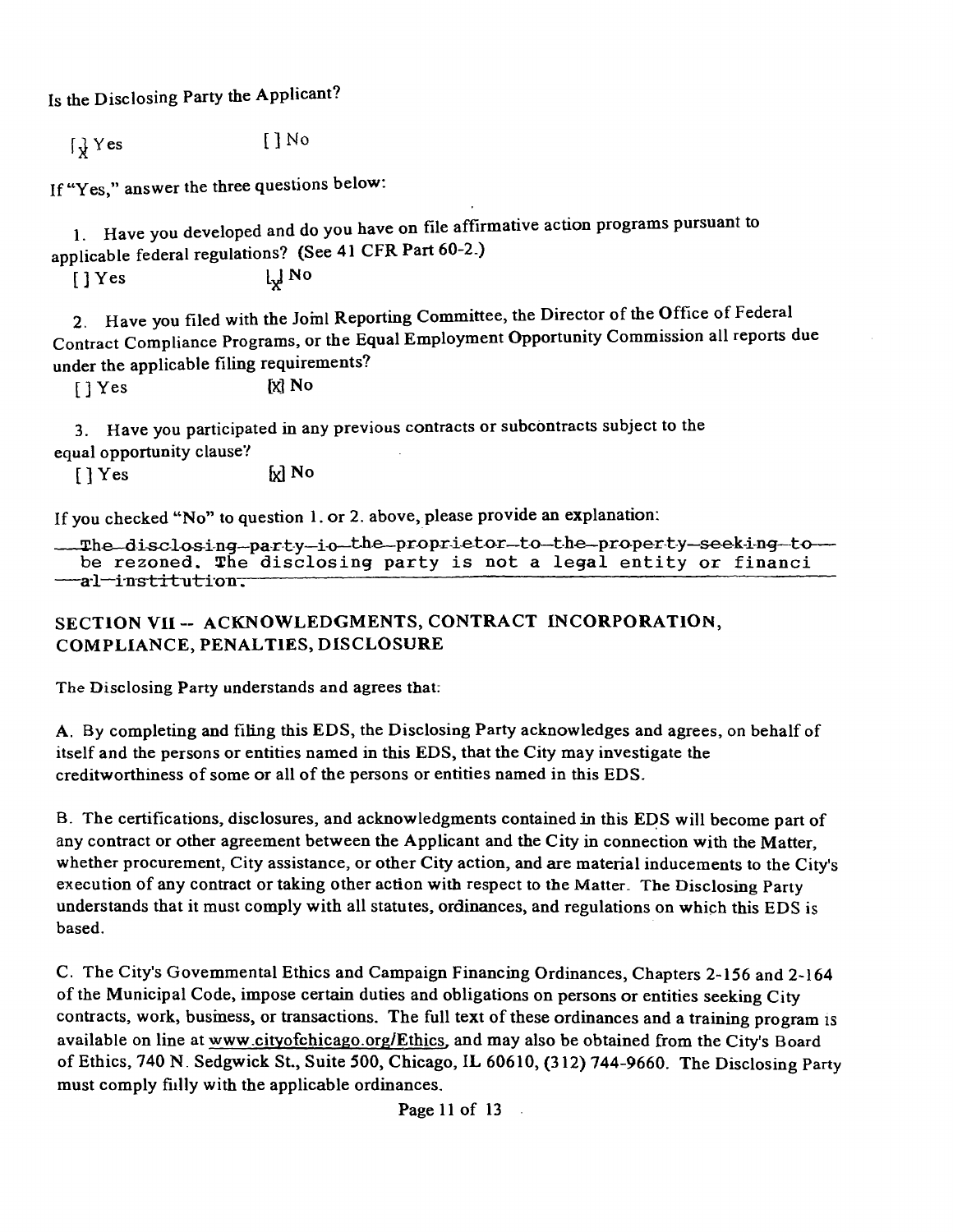D. Ifthe City determines that any information provided in this EDS is false, incomplete or inaccurate, any contract or other agreement in connection with which it is submitted may be rescinded or be void or voidable, and the City may pursue any remedies under the contract or agreement (if not rescinded, void or voidable), at law, or in equity, including terminating the Disclosing Party's participation in the Matter and/or declining to allow the Disclosmg Party to participate in other transactions with the City. Remedies at law for a false statement of material fact may include incarceration and an award to the City of treble damages.

E. It is the City's policy to make this document available to the public on its Intemet site and/or upon request. Some or all of the information provided on this EDS and any attachments to this EDS may be made available to the public on the Intemet, in response to a Freedom of Information Act request, or otherwise. By completing and signing this EDS, the Disclosing Party waives and releases any possible rights or claims which it may have against the City in connection with the public release of information contained in this EDS and also authorizes the City to verify the accuracy of any information submitted in this EDS.

F. The infonnation provided in this EDS must be kept current. In the event of changes, the Disclosing Party must supplement this EDS up to the time the City takes action on the Matter. If the Matter is a contract being handled by the City's Department of Procurement Services, the Disclosing Party must update this EDS as the contract requires.

The Disclosing Party represents and warrants that:

G. The Disclosing Party has not withheld or reserved any disclosures as to economic interests in the Disclosing Party, or as to the Matter, or any infonnation, data or plan as to the intended use or purpose for which the Applicant seeks City Council or other City agency action.

For purposes ofthe certifications in H.l . and H,2. below, the term "affiliate" means any person or entity that, directly or indirectly: controls the Disclosing Party, is controlled by the Disclosing Party, or is, with the Disclosing Party, under common control of another person or entity. Indicia of control include, without limitation: interlocking management or ownership; identity of interests among family members; shared facilities and equipment; common use of employees; or organization of a business entity following the inehgibility of a business entity to do business with the federal govemment or a state or local government, including the City, using substantially the same management, ownership, or principals as the ineligible entity.

H.1. The Disclosing Party is not delinquent in the payment of any tax administered by the Illinois Department of Revenue, nor are the Disclosing Party or its affiliates delinquent in paying any fine, fee, tax or other charge owed to the City. This includes, but is not hmited to, all water charges, sewer charges, license fees, parking tickets, property taxes or sales taxes.

H.2 If the Disclosing Party is the Applicant, the Disclosing Party and its affiliates will not use, nor permit Iheir subcontractors to use, any facility on the U.S. EPA's List of Violating Facilities in connection with the Matter for the duration of time that such facility remains on the list.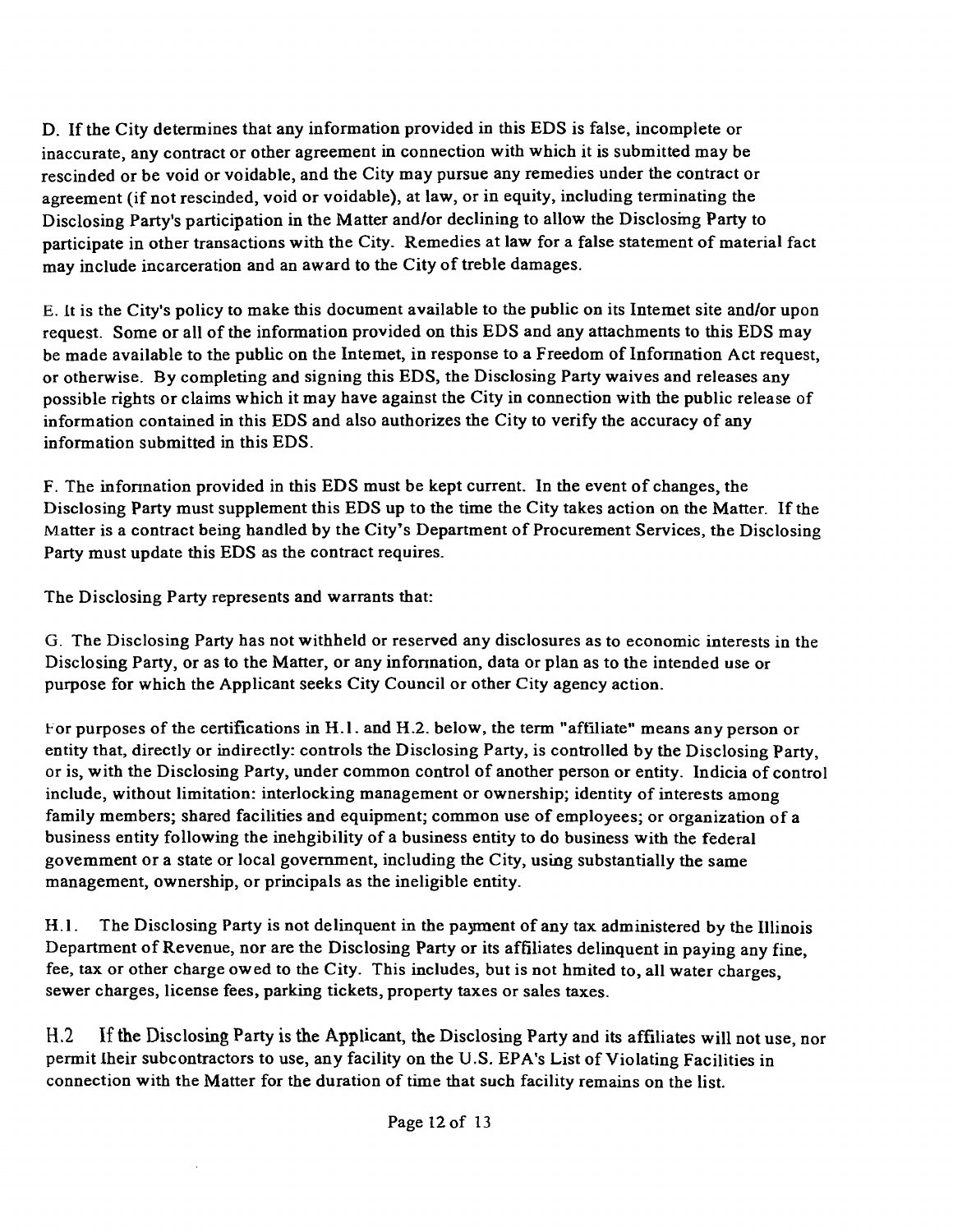H.3 If the Disclosing Party is the Applicant, the Disclosing Party will obtain from any contractors/subcontractors hired or to be hired in connection with the Matter certifications equal in form and substance to those in H. l. and H.2. above and will not, without the prior written consent of the City, use any such contraclor/subcontractor that does not provide such certifications or that die Disclosing Party has reason to believe has not provided or cannot provide tmthful certifications.

NOTE: If the Disclosing Party cannot certify as to any of the items in H.l., H.2. or H.3. above, an explanatory statement must be attached to this EDS.

#### CERTIFICATION

Under penalty of perjury, the person signing below:  $(1)$  warrants that he/she is autiorized to execute this EDS on behalf of the Disclosing Party, and  $(2)$  warrants that all certifications and statements contained in this EDS are true, accurate and complete as of the date furnished to the City.

Marc Chocol (Print or type name of Disclosing Party)

Date:  $12/1/2010$ 

Bv:

(sign here)

Marc Chocol (Print or type name of person signing)

Proprietor (Print or type title of person signing)

| Signed and sworn to before me on (date) Lecenter 1et 2010, by MARC CHocol |                             |
|---------------------------------------------------------------------------|-----------------------------|
| County, Allegocas (state).<br>at                                          |                             |
|                                                                           |                             |
| 124 Marie Seesso Notary Public.                                           |                             |
|                                                                           | -44444444459946499988699999 |

Commission expires:  $\overline{\mathbf{S}}$  "OFFICIAL SEAL"

ROSA MARIA SIERRA Notary Public. State of Illinois My Commission Expires Dec. 09, 201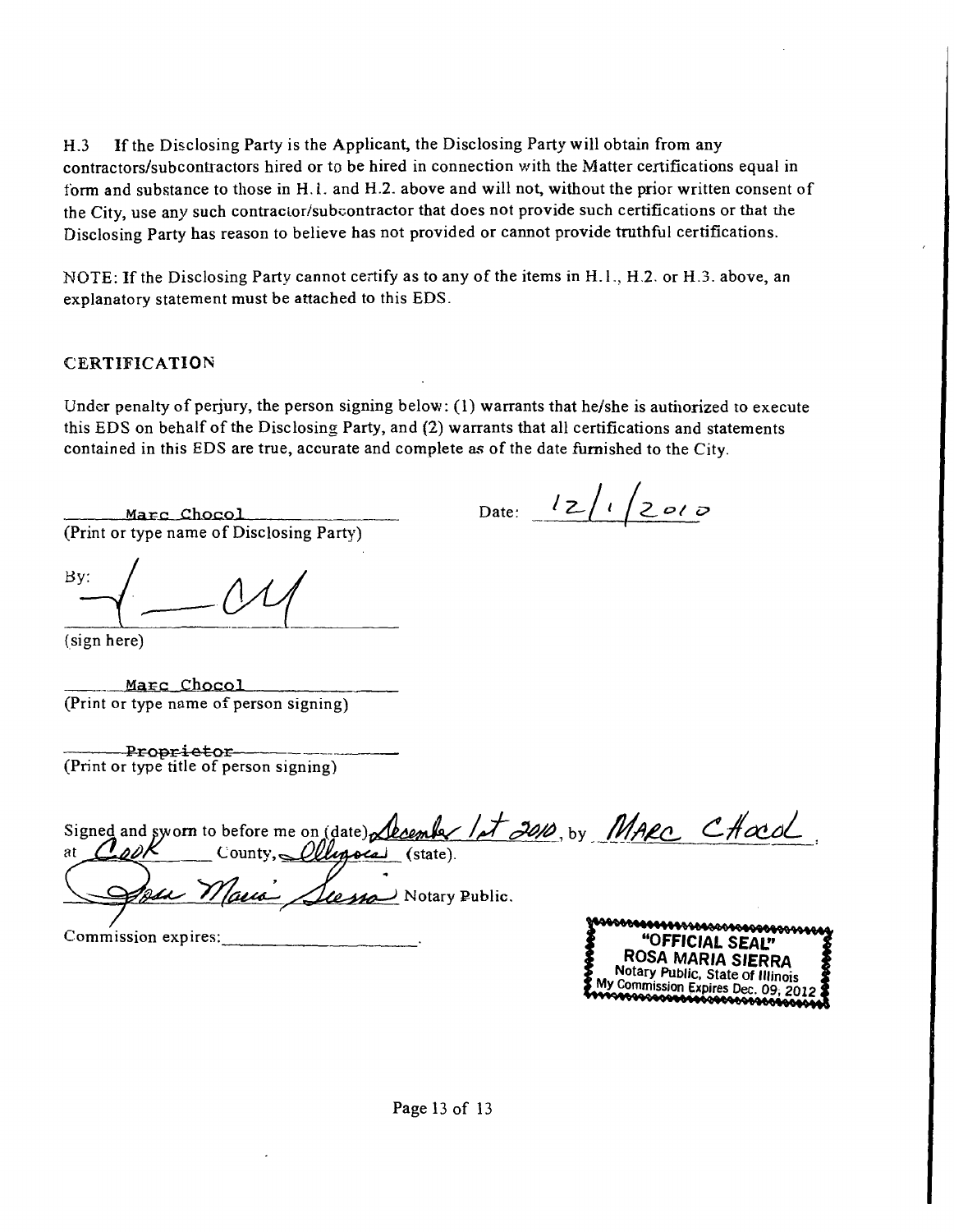#### **CITY OF CfflCAGO ECONOMIC DISCLOSURE STATEMENT AND AFFIDAVIT APPENDIX A**

#### FAMILIAL RELATIONSHIPS WITH ELECTED CITY OFFICIALS AND **DEPARTMENT HEADS**

**This Appendix is to be completed only by (a) the Applicant, and (b) any legal entity**  which has a direct ownership interest in the Applicant exceeding 7.5 percent. It is not to be **completed by any legal entity which has only an indirect ownership interest in the**  Applicant.

Under Municipal Code Section 2-154-015, the Disclosing Party must disclose whether such Disclosing Party or any "Apphcable Party" or any Spouse or Domestic Partner thereof currently has a "familial relationship" with any elected city official or department head. A "famihal relationship" exists if, as of the date this EDS is signed, the Disclosing Party or any "Applicable Party" or any Spouse or Domestic Partner thereof is related, by blood or adoption, to the mayor, any alderman, the city clerk, the city treasurer or any city department head as parent, child, brother or sister, aunt or uncle, niece or nephew, grandparent, grandchild, father-in-law, mother-in-law, son-in-law, daughter-in-law, stepfather or stepmother, stepson or stepdaughter, stepbrother or stepsister or half-brother or half-sister.

"Apphcable Party" means (1) all corporate officers of the Disclosing Party, if the Disclosing Party is a corporation; all partners of the Disclosing Party, if the Disclosing Party is a general partnership; all general partners and limited partners of the Disclosing Party, ifthe Disclosing Party is a limited partnership; all managers, managing members and members of the Disclosmg Party, if the Disclosing Party is a limited liability company; (2) all principal officers of the Disclosing Party, and (3) any person having more than a 7.5 percent ownership interest in the Disclosing Party. "Principal officers" means the president, chief operating officer, executive director, chief financial officer, treasurer or secretary of a legal entity or any person exercising similar authonty.

Does the Disclosmg Party or any "Apphcable Party" or any Spouse or Domestic Partner thereof currently have a "familial relationship" with an elected city official or department head?

 $[$  Yes  $[$ <sub>k</sub>No

If yes, please identify below  $(1)$  the name and titie of such person,  $(2)$  the name of the legal entity to which such person is connected; (3) die name and title of the elected city official or department head to whom such person has a famihal relationship, and  $(4)$  the precise nature of